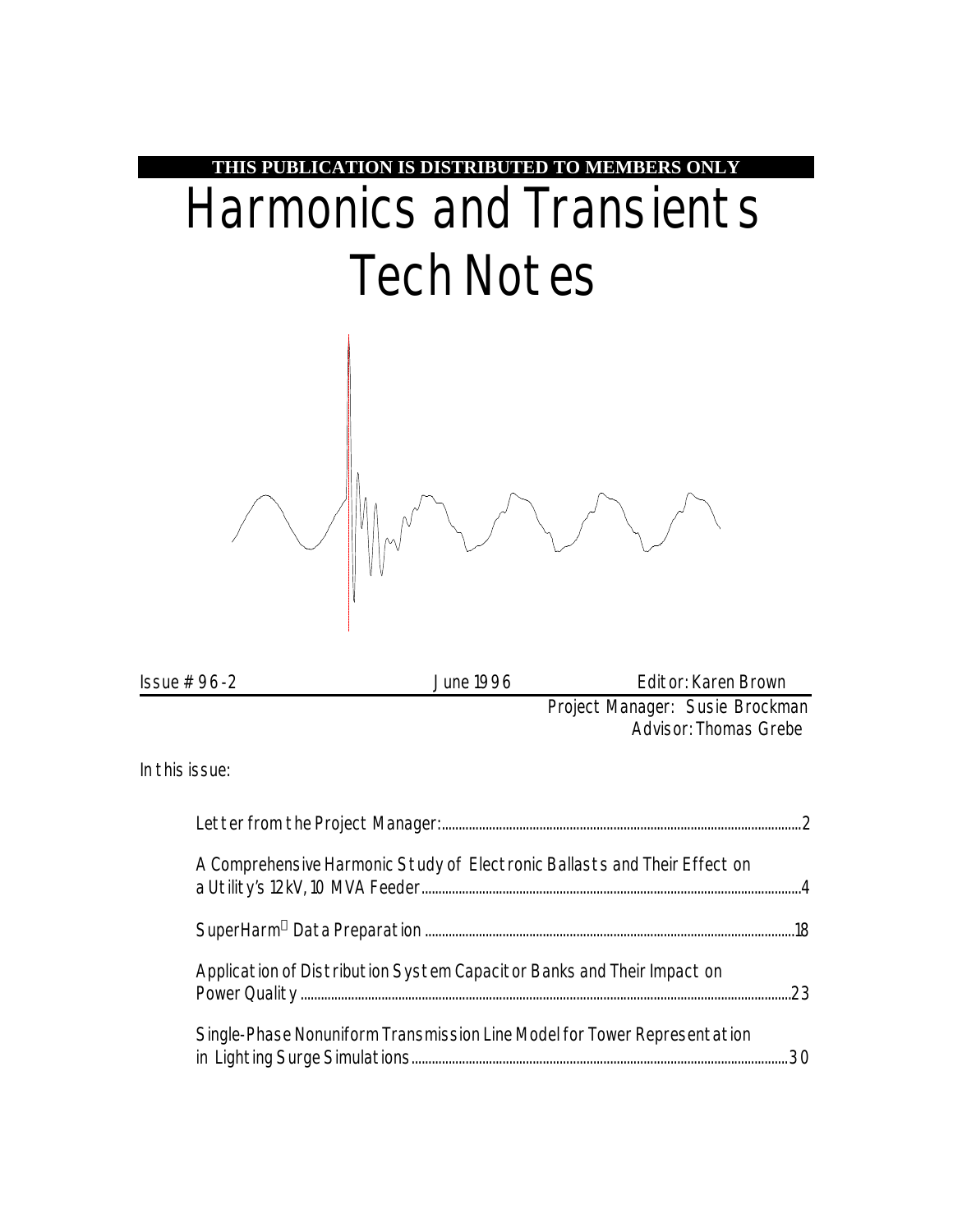#### Letter from the Project Manager:

Thank you for your support of the Tech Notes and for providing us with quality articles to share. I'd like to briefly update you on a few topics relating to the group.

#### Users Group Meeting and Workshop

If you have not completed your registration form, but plan to attend, please give me a call so I can add you to the list. If you have a presentation you would like to give at the meeting, please let me know that as well. We already have several signed up, and space is limited, so it is advisable to get your name on the list early. The user's group meeting is an excellent time to interact with other power engineers and exchange ideas about solving power quality problems.

#### Feedback

This is your user's group and we want to provide you with the tools and support that will make your job easier and also provide a good value for your company. With many utilities cutting back their budgets we want to remain in a price range that will allow you to participate. I would like to get a feeling from you about what services you feel are most worthwhile. If we are failing to provide what you need, I would like to hear from you.

#### Web Site

Work on the Members Only site is still under construction. You will receive a mailing in a few weeks listing the URL for the site and each member will be given a User ID and password to use. If your account is not current, you will not be able to log on. The latest upgrades of all the user's group software will be available for downloading at your convenience. The internet has introduced a communication tool for today's busy lifestyle. No longer will you be confined by regular business hours for retrieving information.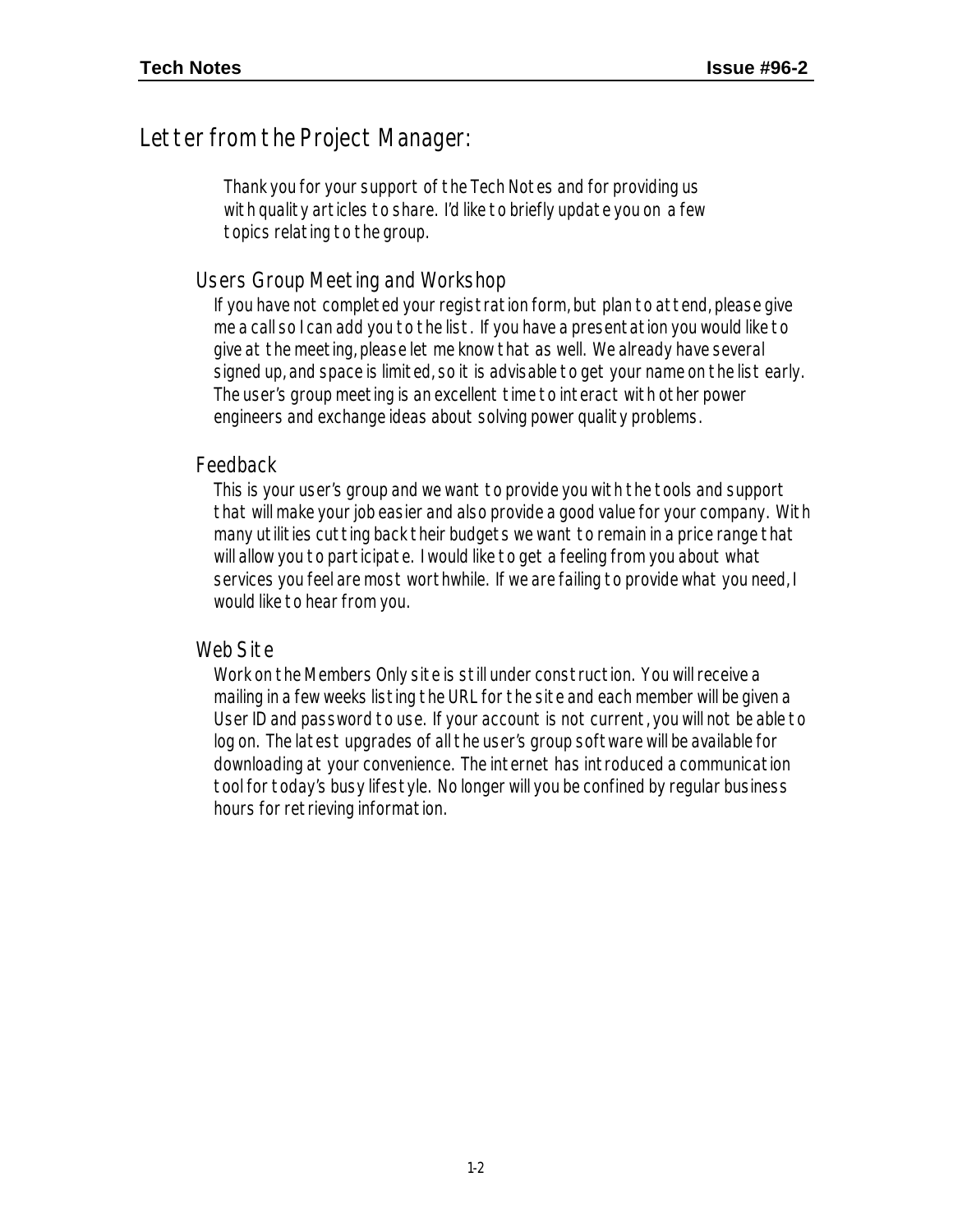If you have any questions regarding your membership, please give me a call at (423) 470-9222 ext. 141.

Sincerely,

Susie Brockman susieb@electrotek.com

For more information concerning the newsletter or to submit a contribution please contact:

Karen Brown Electrotek Concepts, Inc. 408 North Cedar Bluff Road, Suite 500 Knoxville, Tennessee 37923 Phone: (423) 470-9222 x143 FAX: (423) 470-9223 e-mail: karenb@electrotek.com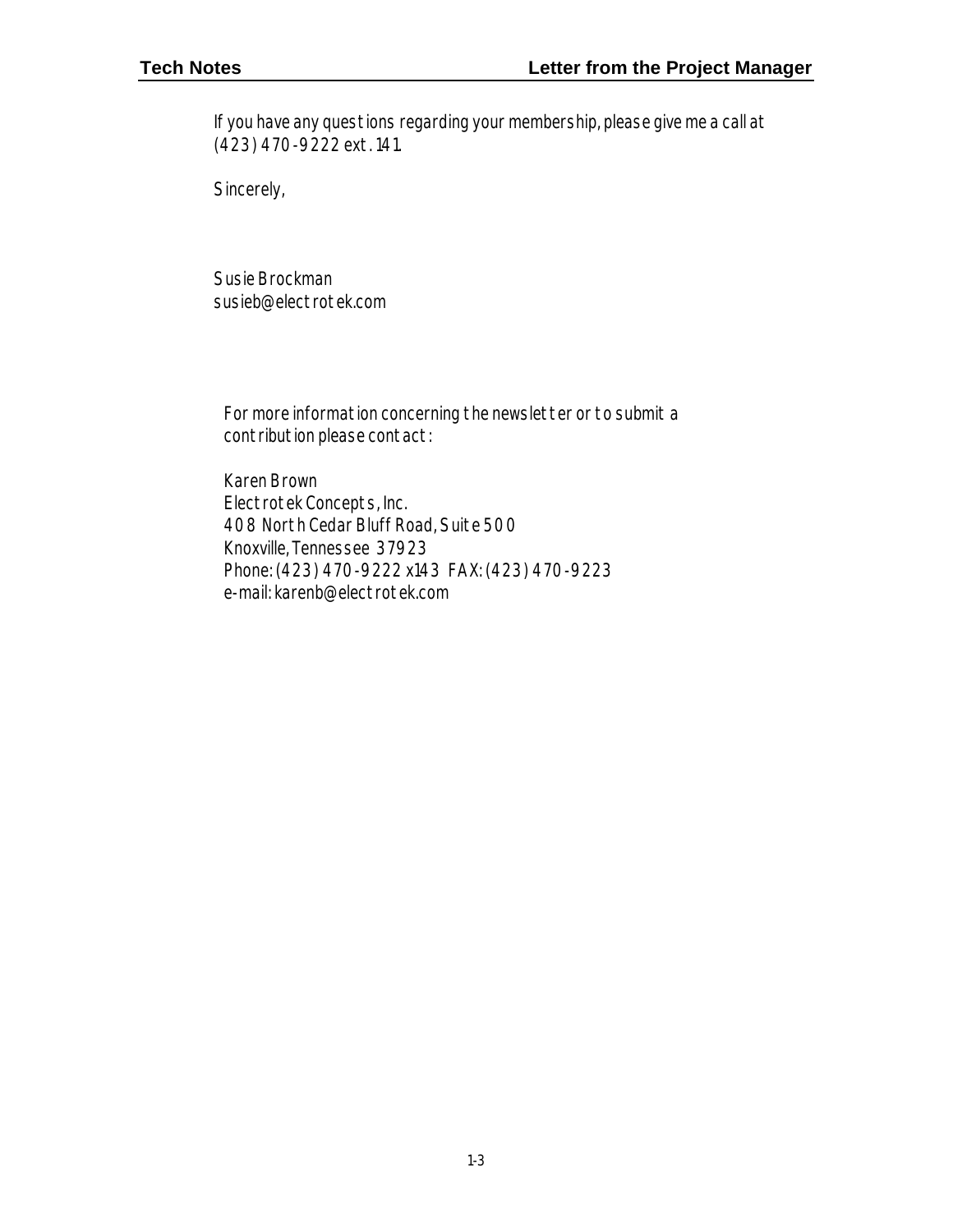## A Comprehensive Harmonic Study of Electronic Ballasts and Their Effect on a Utility's 12kV, 10 MVA Feeder

### **Background**

Non-compact or standard ballasts are largely found in industrial areas as well as office buildings, hospitals and libraries. Their primary use is to illuminate large areas. From a utility perspective, the lighting load (kVA) on a specific distribution feeder is due mostly to these non-compact ballasts. Because of this, it is important for a utility to determine the effect on a feeder if energy-efficient electronic ballasts replaced all magnetic ballasts.

Studies have been done in the past on compact fluorescent ballasts including their thermal efficiency [1], their effect on voltage distortion [2] and the effect of undervoltage on their performance [3]. This article builds upon these past studies and goes beyond them [4]. It includes the results of the three stages of research performed on non-compact electronic ballasts for T8 lamps: 1f and 3f laboratory experiments, field testing of buildings selected by Florida Power Corporation (FPC), and computer simulations of a real life FPC 3.6 mile, 12 kV, 10 MVA, 23-bus feeder.

#### Electronic Ballasts

There are five elements which compose the electronic ballast.

- 1. Electromagnetic interference (EMI) filter
- 2. Full bridge diode rectifier, changes incoming ac voltage to dc voltage
- 3. DC link, usually consisting of a large storage capacitor
- 4. High-frequency inverter, produces a high-frequency output in the range of 20 to 60 kHz
- 5. High-frequency transformer whose output is connected to the fluorescent lamp (Figure 1)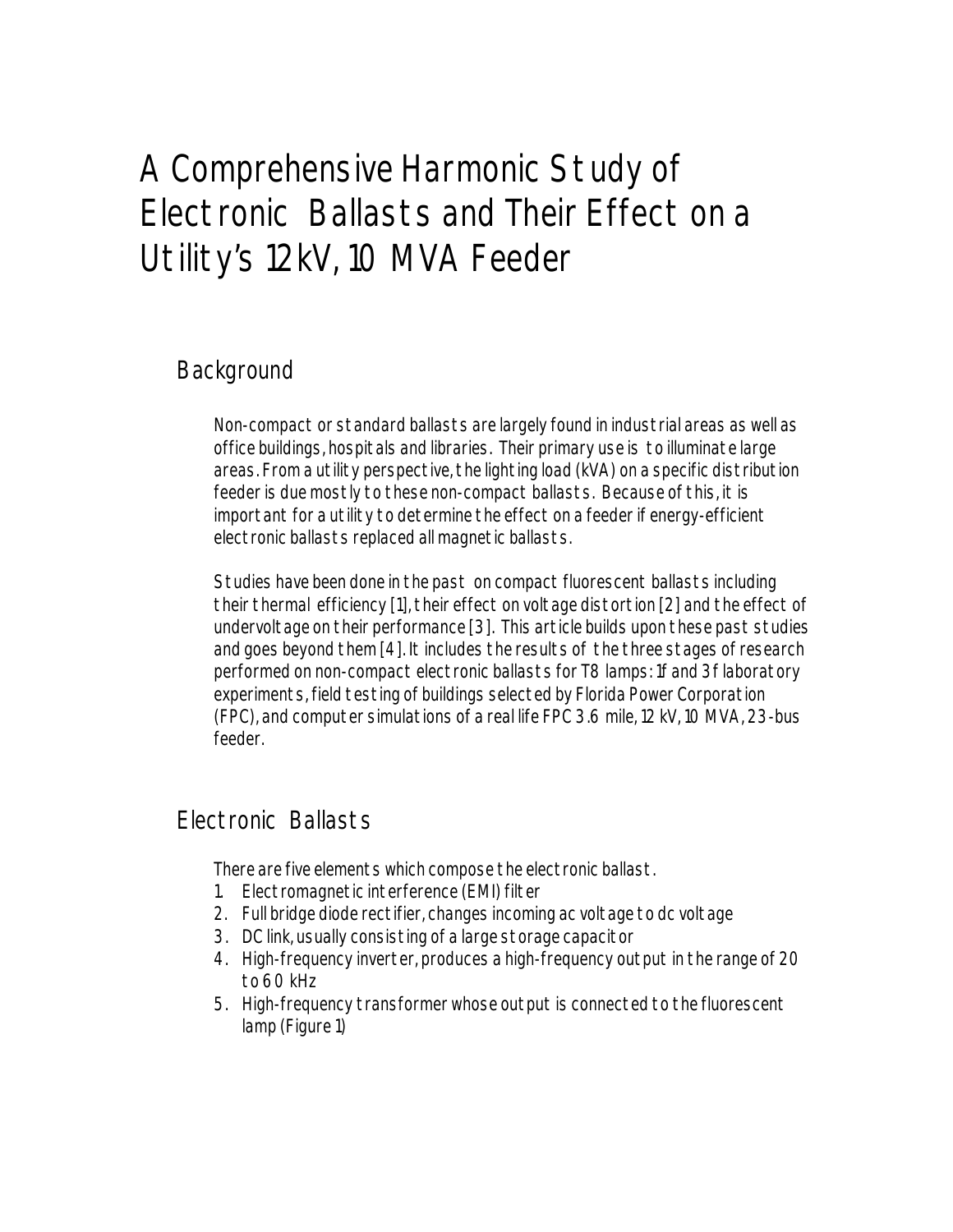



Some harmonic distortion will be present in the input current waveform. This is due to the non-linearity inherent in the semiconductor devices used in the electronic ballast.

Recently a "new breed" of electronic ballasts came to the market which exhibit  $\mathsf{I}_{\text{\tiny THD}}$ 's below 10%. Some even show  $\mathsf{I}_{\text{\tiny THD}}$ 's between 5% to 7%. This may be compared to the "first" generation of electronic ballasts which had I $_{\text{\tiny{THD}}}$ 's ranging from 20% to 45%. The electronic ballasts tested in the laboratory displayed an average  $I_{THD}$  of 24%.

#### Research Project Scope

Florida Power Corporation wanted to find answers to the following:

- 1. What happens to  $I_{THD}$  in 1 $f$  parallel combinations of: (a) ballasts of the same type, (b) core-coil and electronic ballasts, and (c) "new breed" electronic ballasts?
- 2. What happens to the neutral current in 3f Y-connected configurations of: (a) core-coil ballasts, (b) electronic ballasts, and (c) "new breed" electronic ballasts?
- 3. What would happen to the voltage distortion of an FPC building if all the corecoil ballasts were replaced by electronic ballasts?
- 4. What would happen to the voltage distortion along a real life FPC, 3.6 mile, 12 kV, 10 MVA distribution feeder that has residential, commericial, and industrial loads if all the customers connected to that feeder were to replace all the core-coil ballasts by electronic ballasts?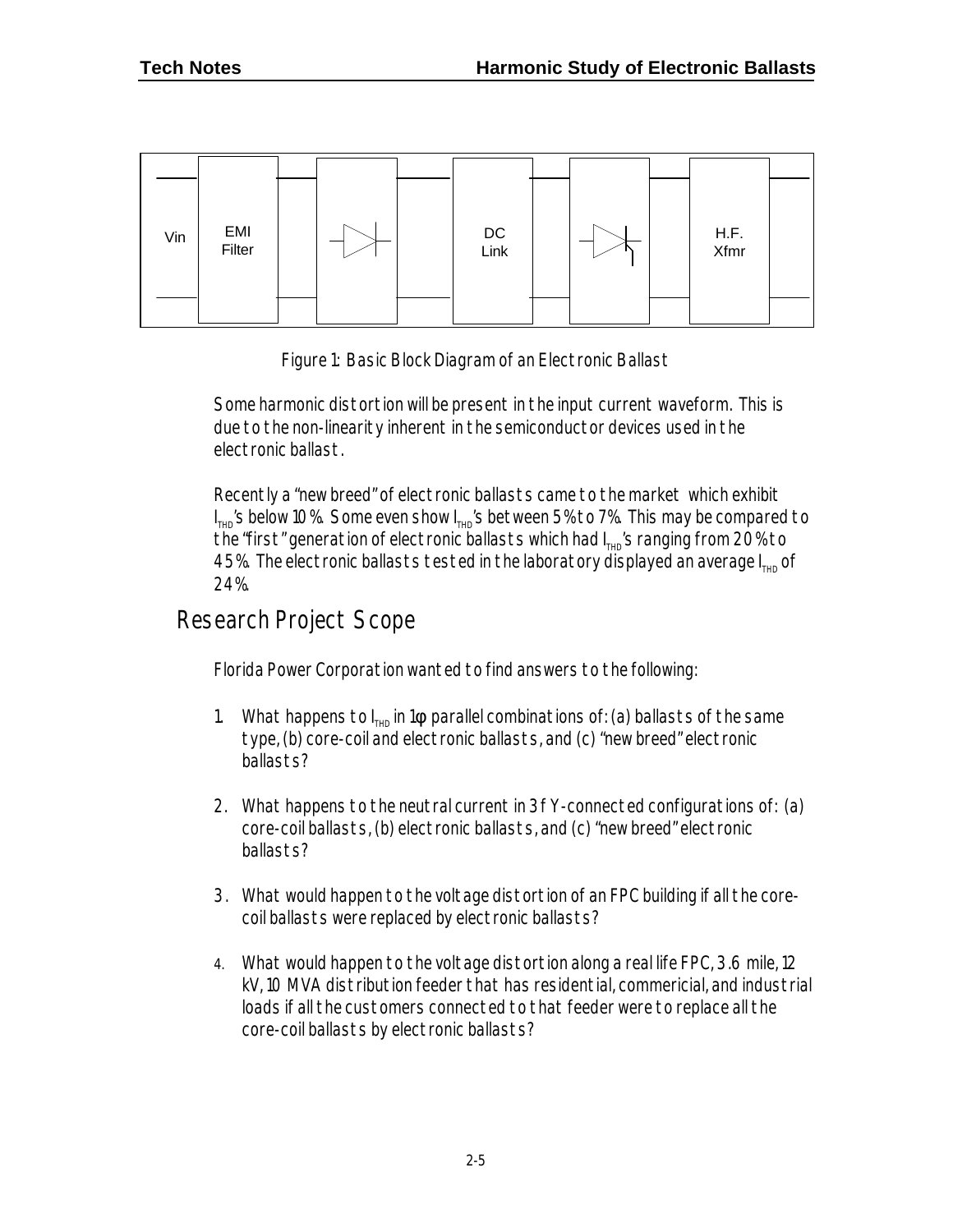.

5. What would be the "maximum allowable"  $I_{THD}$  of an electronic ballast that would cause no-change in the existing voltage distortion levels along the same feeder?

#### Laboratory Experiment Results:

The following are the results of testing performed in three areas: (1) burn-in testing (2) ballasts in 1f parallel combinations and (3) ballasts in 3f configurations.

Burn-In Testing: Twelve four-lamp troffers were tested: four with core-coil ballasts, four with electronic ballasts, and four with "new breed" electronic ballasts, for a 110-hour burn-in period. (ANSI recommends 100 hours), and input measurements  $(V, I, P, V_{THD}, I_{THD}$  etc.) were taken at 25, 50, 75, 100 and 110 hours. Figure 2 shows the  $I_{THD}$  versus the time for all twelve four-lamp troffers. The  $I_{THD}$ varied: (a) for the core and coil ballasts from 18.32% to 20.36%, (b) for the electronic ballasts from 23.97% to 24.95% and (c) for the "new breed" electronic ballasts from 4.86% to 7.72%. The current waveform and spectrum for the three types of ballasts can be seen in Figure 3.

Figure 2: Current for Ballasts vs. Time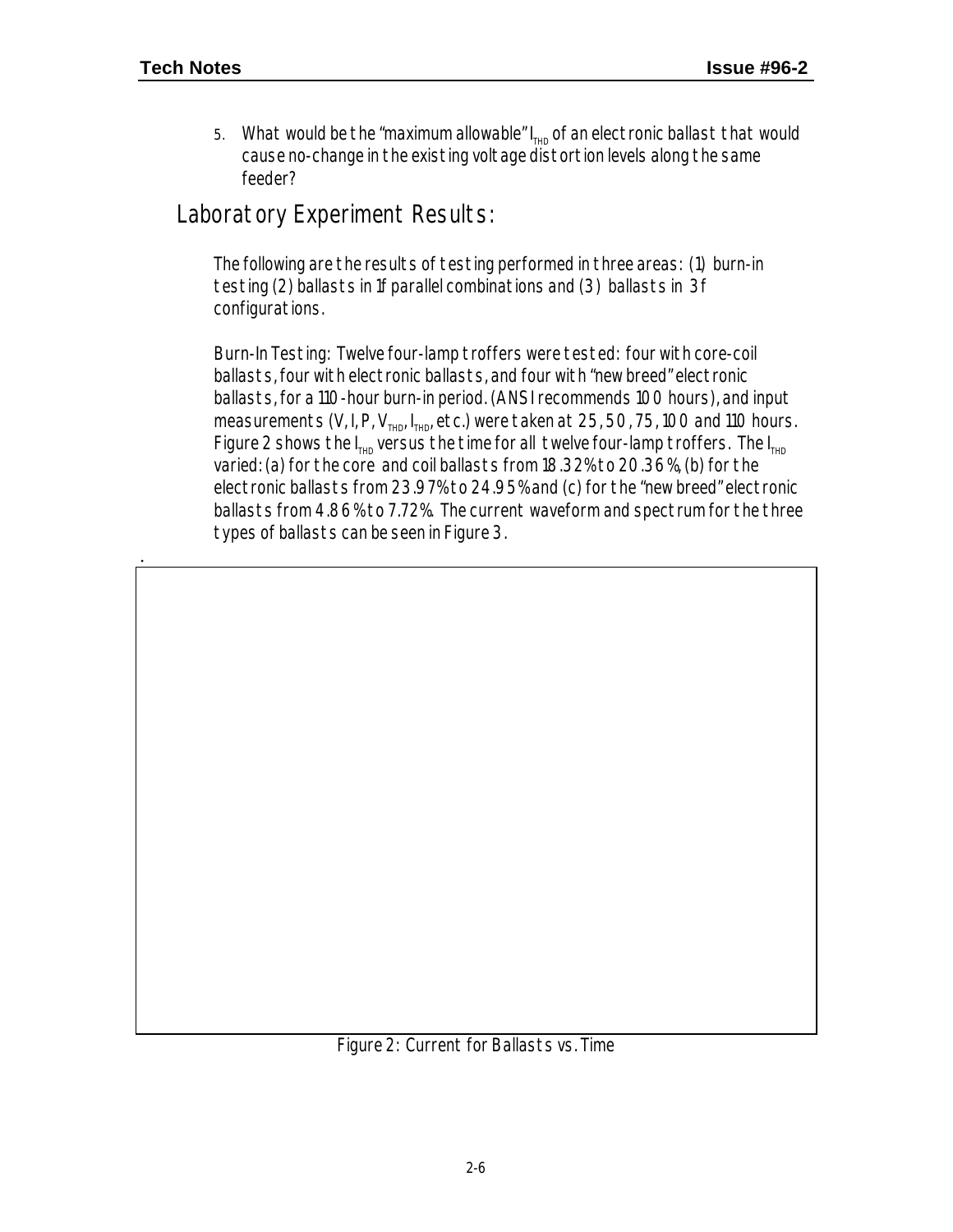Figure 3: Current Waveforms and Spectra for (from top to bottom) (a) Core-Coil (b) Electronic and (c) "New Breed" Electronic Ballasts

Ballasts in 1f Parallel Combinations. In many facilities, complete ballast retrofits are not always made. This may be for various reasons, but budgetary concerns are often a consideration. It is important to find out what would happen to the  $I_{T+ID}$  if the types of ballasts were to be combined. Figure 4 shows the results.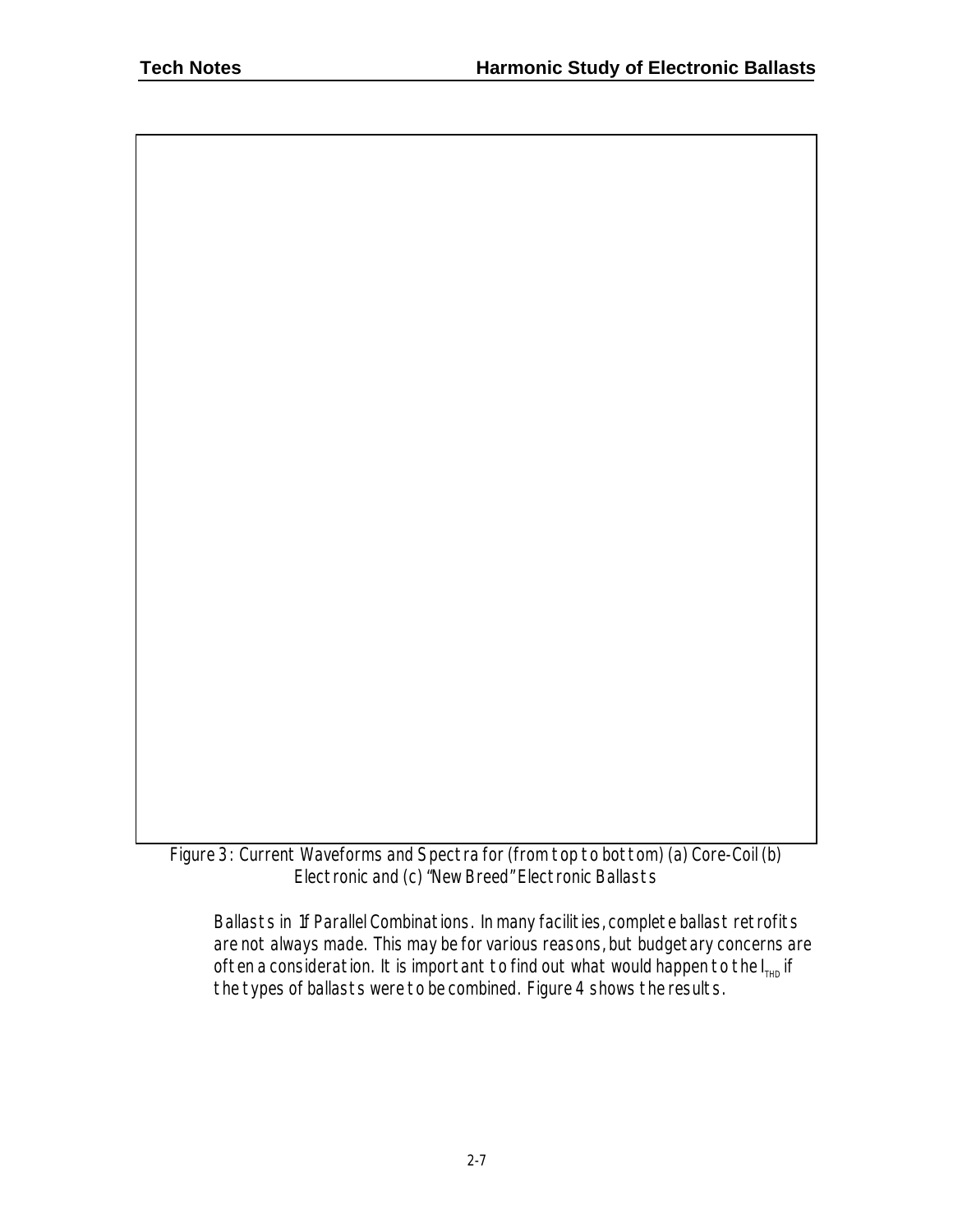

Figure 4: Current THD vs Ballast Combinations

These are the results:

- A. When the tested core-coil ballasts were connected in parallel, their  $I_{HID}$ remained at about the same level (20%).
- B. When the electronic ballasts were added to the core-coil ballasts and the  $I_{THD}$ decreased from an average of 20.25% to 16.67%, is interesting since the average  $I_{THD}$  for the electronic ballasts (24.4%) was higher than that of the core-coil ballasts (19.48%).
- C. When the "new breed" electronic ballasts were added to the previous combination of four core-coil and four electronic ballasts, the lower current drawn by them helped in the reduction of the  $I_{THD}$  even further to 13.32%. From these results it can be concluded that by using a combination of these types of ballasts the lighting  $I_{THD}$  levels will most likely be reduced.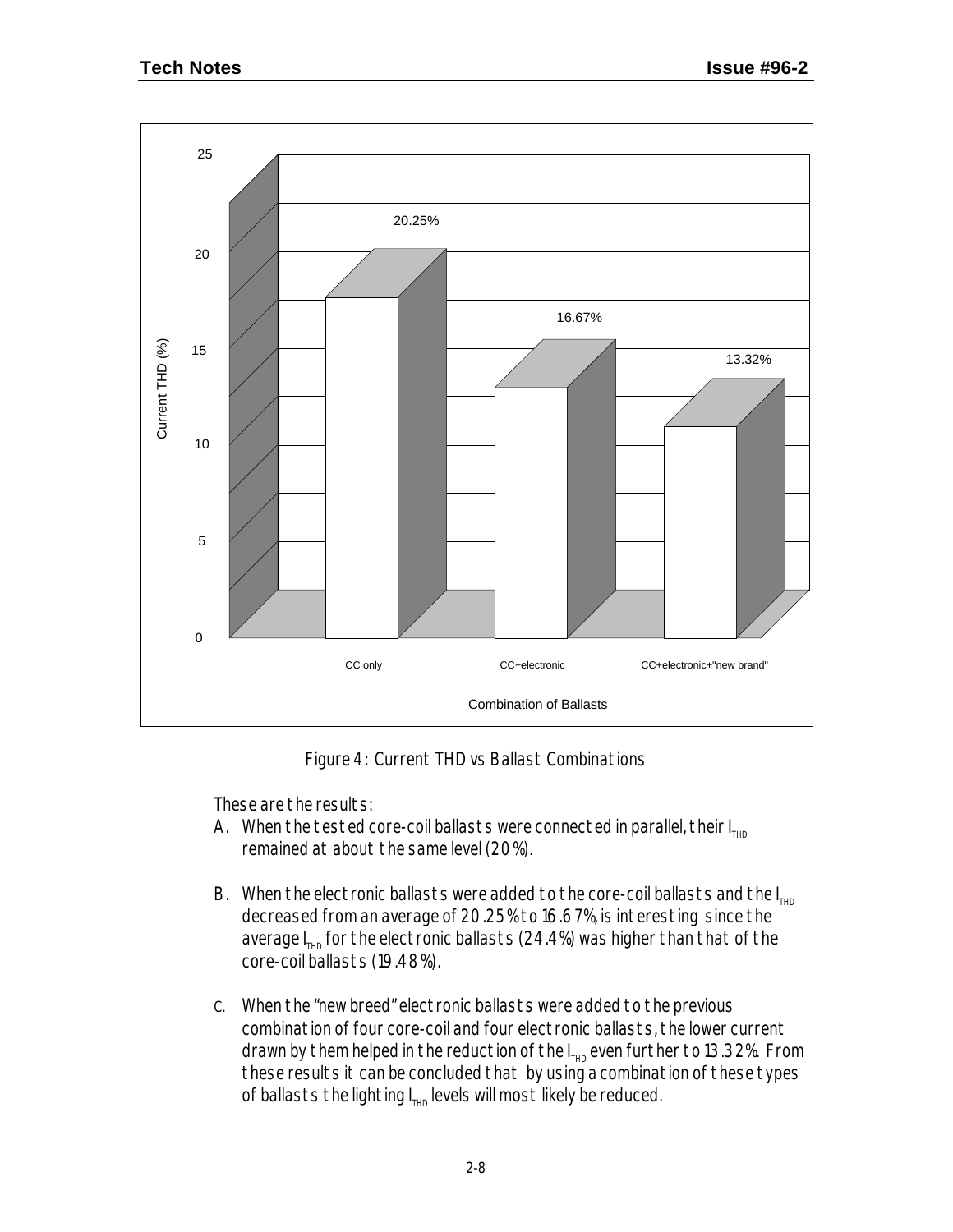Ballasts in 3N Configurations: In three experiments, three 4-lamp troffers were connected in wye, and phase and neutral currents were recorded. Figure 5 shows the current waveforms for the core-coil, electronic and "new breed" electronic ballasts' configurations respectively.

Figure 5: Current Waveforms for 3N Configurations (from top to bottom): for Coil-Core, Electronic and "New Breed" Electronic Ballasts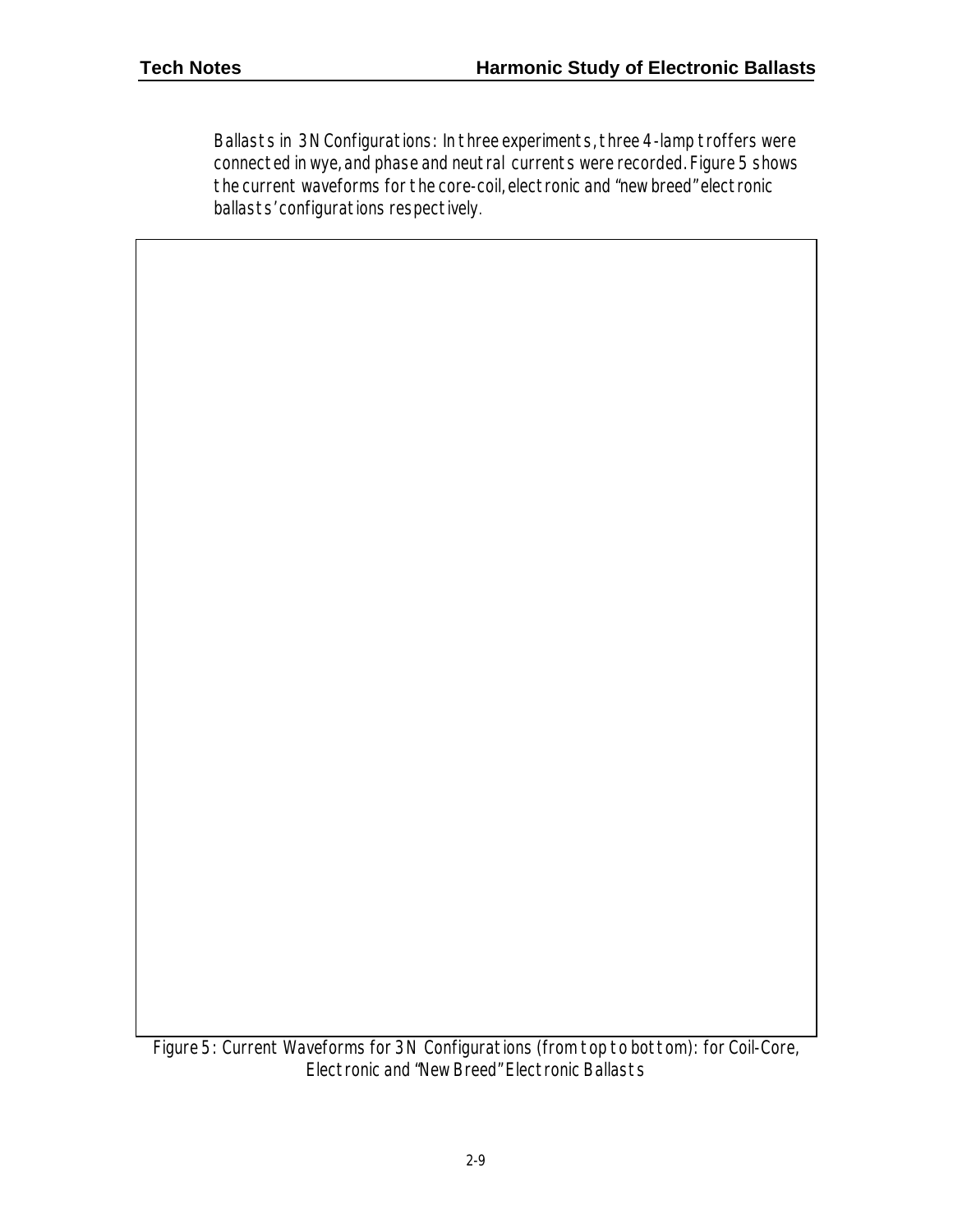| Ballast Type ->              | Core-Coil | Electronic | "New Breed" |
|------------------------------|-----------|------------|-------------|
| Avg. I-THD $\longrightarrow$ | 19.48%    | 24.4%      | 7.31%       |
| la(A)                        | 1.483     | 0.910      | 0.896       |
| Ib(A)                        | 1.453     | 0.906      | 0.907       |
| $\mathsf{IC}(A)$             | 1.479     | 0.859      | 0.868       |
| Avg. $I$ rms $(A)$           | 1.472     | 0.892      | 0.890       |
| Avg. I harm (A)              | 0.027     | 0.025      | 0.002       |
| $\ln(A)^*$                   | 0.711     | 0.804      | 0.127       |
| $(\%)^{**}$                  | 48.3%     | 90.1%      | 14.3%       |

| Table L                                              |
|------------------------------------------------------|
| Three-Phase Current Measurements for 4-Lamp Troffers |
| With Different Types of Ballasts                     |

\*Neutral current expressed as a percentage of the average phase current \*\*I harm = harmonic current only = I fundamental

From Table 1 it is obvious that the "new breed" versus the regular electronic ballasts provided the best scenario with lower phase, neutral and harmonic currents. It is important to note that in "old breed" electronic ballasts the high frequency components in the phase and neutral currents could aggravate interference problems.

#### Field Testing Measurements

More than seven preliminary field sites were chosen by FPC. After brief testing on all of them, data evaluation and the possibility of follow-up studies on the same sites was performed. This analysis narrowed down the list to three sites upon which to perform more testing.

Before Retrofit Measurements: THD values for voltage and current taken in an office building (site A) during a 35 minute monitoring period showed large standard deviation percentages: 3.76% to 6.03% for voltage, and 20.1% to 32.3% for current. A 24-hour monitoring in another office building (site B) showed the same trend: the maximum  $V_{THD}$  never exceeded 2%; however, the  $I_{THD}$  average for each phase was about 14% with a high degree of variability.

Figure 6 shows the results of a 41-day monitoring of a building whose load consisted mostly of core-coil ballasts (about 90%), some personal computers and printers. Again, the same trend was found. One of the causes for such large variations in the  $I_{THD}$  in the building might be the random and concurrent laser printer activation. When not printing, a particular tested laser printer had 0.63 Arms with an I $_{_{\mathrm{THD}}}$  of 170%, and when printing, it had 6.5 Arms with an I $_{_{\mathrm{THD}}}$  of 17.6%.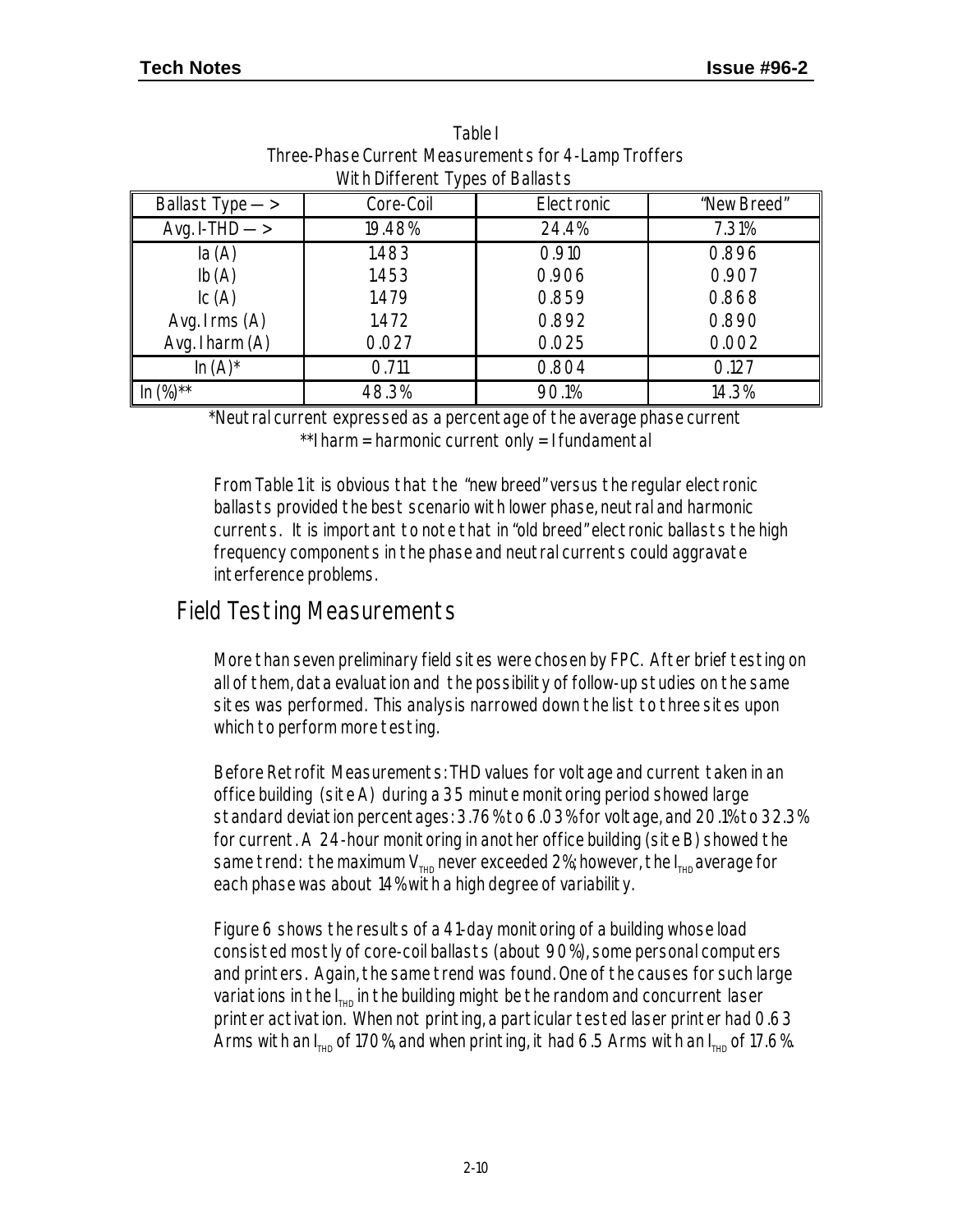Figure 6:  $I_{THD}$  (top) and  $V_{THD}$  (bottom) at Site B

After Retrofit: Site C did retrofit its office building with electronic ballasts. Table 2 shows the before and after current values for this site.

| $Retrofit \rightarrow$ | <b>Before</b> | After  | Net Effect                    |  |
|------------------------|---------------|--------|-------------------------------|--|
| $Ia$ - THD             | 15.92%        | 23.50% | <i>Increase</i>               |  |
| $Ib$ - THD             | 16.47%        | 23.27% | <i>Increase</i>               |  |
| $IC$ - $THD$           | 15.51%        | 23.55% | <i><u><b>Increase</b></u></i> |  |
| la(A)                  | 10.10         | 7.65   | Decrease                      |  |
| Ib(A)                  | 8.38          | 7.73   | Decrease                      |  |
| $\mathsf{IC}(A)$       | 9.58          | 4.86   | Decrease                      |  |
|                        | 3.56          | 4.02   | <i>Increase</i>               |  |

Table 2 Table 2: Lighting Load Current in an Office Building (Site C)

As predicted from the laboratory experiments: (a) the  $I_{THD}$  increased and the new values were close to the average  $I_{THD}$  of 24.4% for the tested electronic ballasts, (b) the current magnitudes decreased and (c) the neutral current did go up for 3.56 to 4.02 A, that is a 12.92% increase which matched very closely to the 13.08%.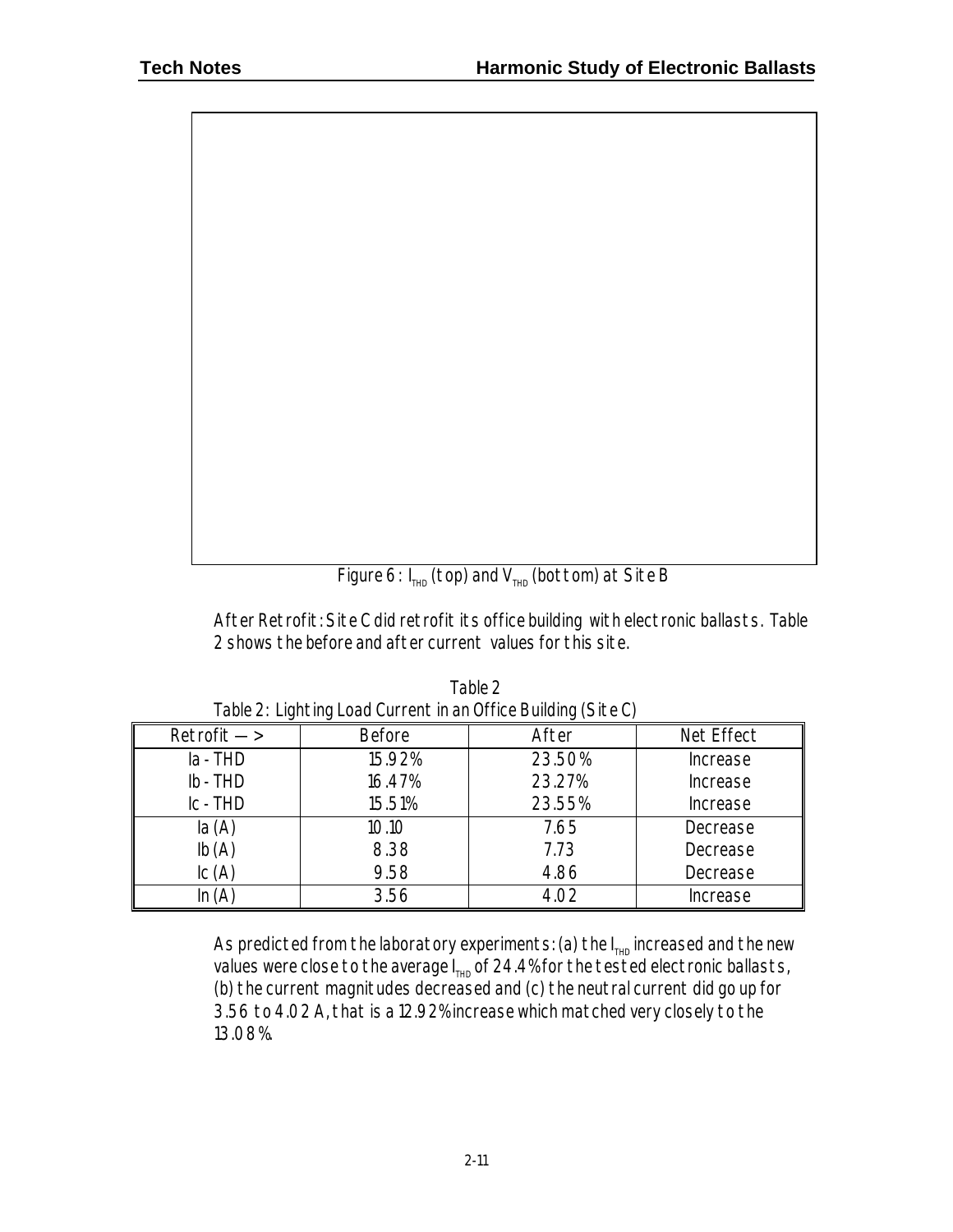### Computer Simulations

Computer models and simulations for the core-coil and electronic ballasts, an office building and an actual, 12kV 10MVA feeder were created using a commercially available power system harmonic simulations software package.

Computer Model and Verification for the Core-Coil and Electronic Ballasts, and FPC Building: Both core-coil and electronic ballasts were individually modeled as non-linear current sources, which included harmonic current waveform information up to the  $50<sup>th</sup>$  harmonic (per IEEE-519-1992); thus, the computer-output current plots for these ballasts reflect this analysis.

To model the FPC office building, a field survey of installed load was taken. The building's field data was also analyzed. The building load consisted mainly of linear load, motors, lighting, and switching mode power supplies. Since the main focus of the harmonic computer simulations was about the "worst" effects of the electronic ballasts, maximum  $I_{THD}$  values were used for the core-coil and electronic ballasts. The values obtained from the computer simulations of the FPC building were slightly higher than the field-recorded measurements, on a per-bus basis.

The increase in the predicted value comes from the use of just one computer model for all the ballasts in the building. In reality, the actual ballasts in the building will have some differences in the actual current magnitude and  $I_{THP}$  values, which may cause some harmonic cancellation and show up as a lower-magnitude neutral current.

As a result of the analysis on field measurements and the computer model of this FPC building, a computer model was developed to represent the commercial load in the FPC feeder. There were four load types in this model and they had the following load percentage distributions: 24% linear, 41% motors, 5% switching mode power supplies, and 30% fluorescent lighting.

Computer Model and Verification for the 12-kV, 10 MVA Feeder: The actual feeder is a 12.47 kV, 10 MVA feeder with a main radial distance of 3.6 miles, with 23 buses, and three capacitor banks. The load along the feeder is residential, commercial and industrial.

The feeder was modeled using actual FPC data (a) distribution lines with positive, negative, and zero sequence parameters for the cables, (b) three-phase capacitor banks, (c) load-between-switches report for the seven load buses, and (d) field testing and monitoring along seven buses in the feeder. The load types involved in the model were: linear, motor, fluorescent lighting, and switching mode power supplies. Table 3 shows the load type and distribution of the seven buses which were monitored.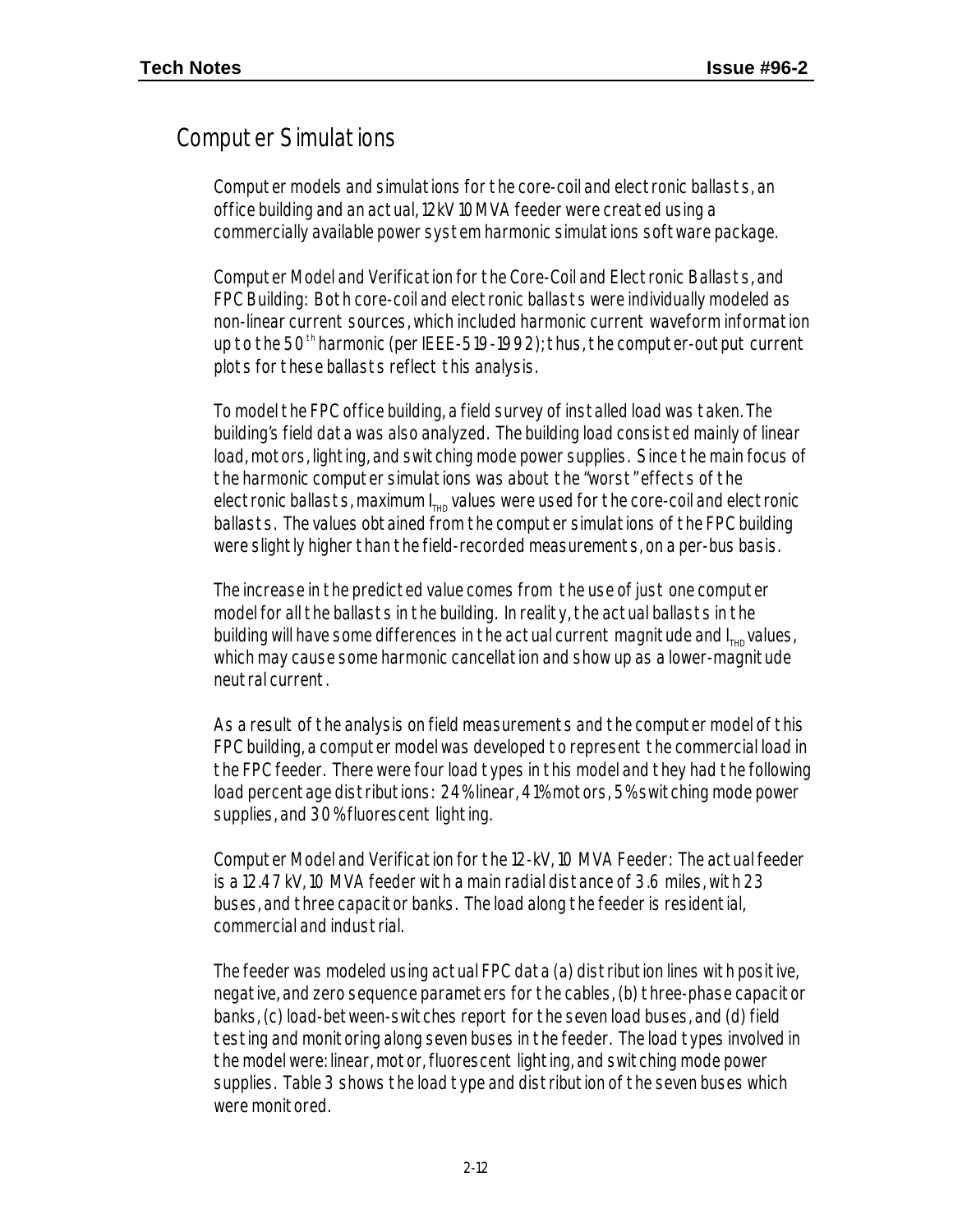| TT OT CCUCL LOGGET YOU GHG DISTING HOLL |                  |            |       |        |     |             |
|-----------------------------------------|------------------|------------|-------|--------|-----|-------------|
| Bus $#$                                 | ype <sup>a</sup> | <b>kVA</b> | Motor | Linear |     | <b>SMPS</b> |
| 3                                       | R                | 1598.3     | 45%   | 45%    | 3%  | 7%          |
|                                         |                  | 1238.3     | 41%   | 24%    | 30% | 5%          |
| 9                                       |                  | 1987.1     | 41%   | 24%    | 30% | 5%          |
| 12                                      | R                | 770.4      | 45%   | 45%    | 3%  | 7%          |
| 14                                      |                  | 216        | 41%   | 24%    | 30% | 5%          |
| 19                                      | R                | 216        | 45%   | 45%    | 3%  | 7%          |
| 23                                      |                  | 3801.4     | 70%   | 13%    | 15% | 2%          |

Table 3 FPC Feeder Load Type and Distribution

 ${}^{\circ}R^*$  = Residential, C = Commercial, and I = Industrial

b Fl = Non-compact electronic fluorescent lighting

Harmonic Computer Simulations for the Feeder Before and After the Retrofit: Computer simulations were run on this feeder for four cases: before and after the electronic-ballast retrofit for light-load condition (defined by the FPC as 20% of the heavy-load kVA with mostly fluorescent lighting and linear loads), and for the heavy load condition.

From the harmonic simulations run on this feeder (see Figure 7) voltage distortions were obtained only on the buses of interest.



Figure 7: FPC Feeder (12 kV, 10 MVA)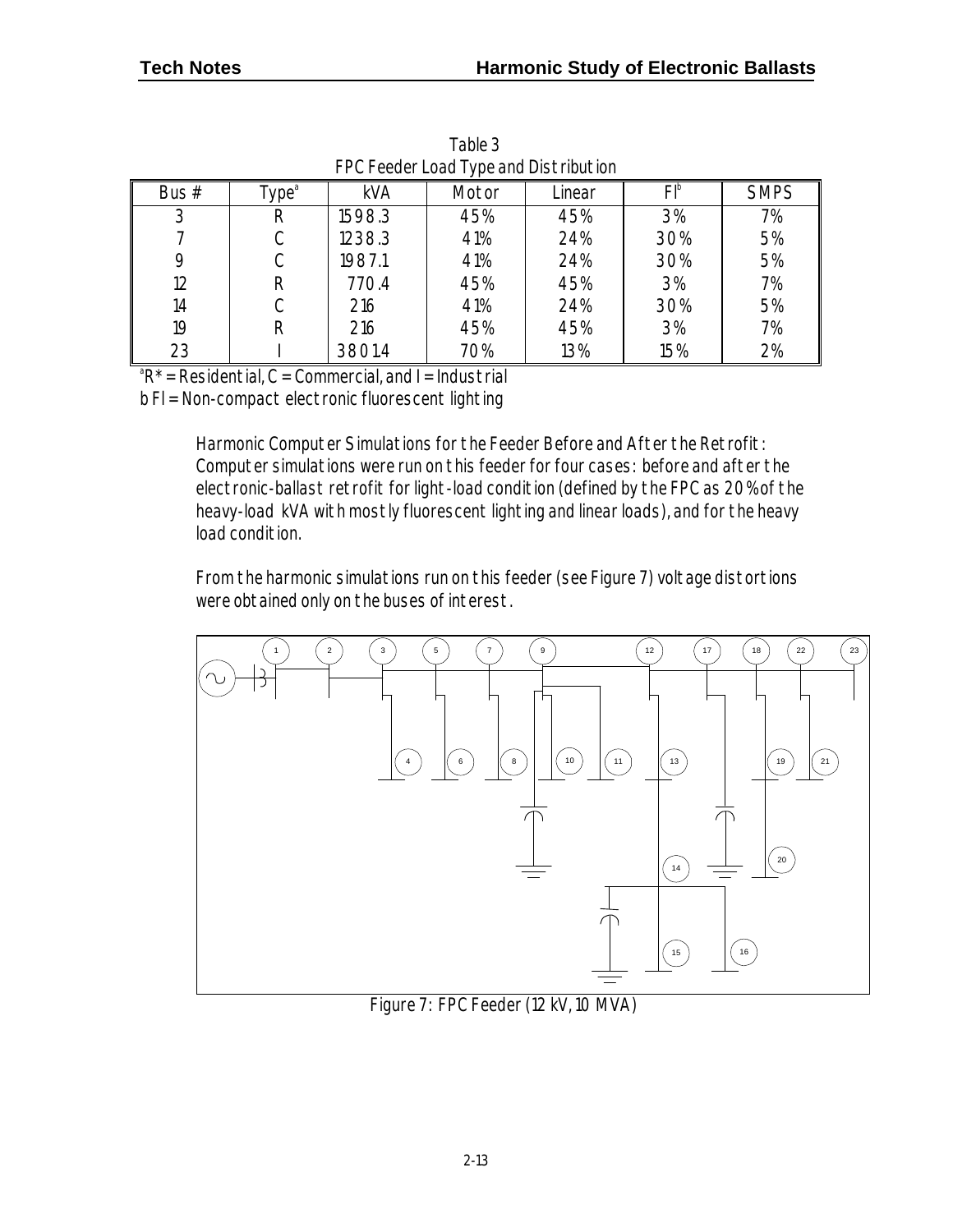Figure 8: Feeder  $V_{THP}$ 's Before and After Retrofit

Note that there was a  $\mathsf{V}_{_{\sf THD}}$  reduction under both light- and heavy-load conditions after the retrofit with electronic ballasts. The  $V_{THD}$  reduction was greater during the light-load condition mainly because the load was made up mostly of fluorescent lighting. Actual field measurements have shown on different occasions  $V_{THD}$ 's as high as 8% on bus 23.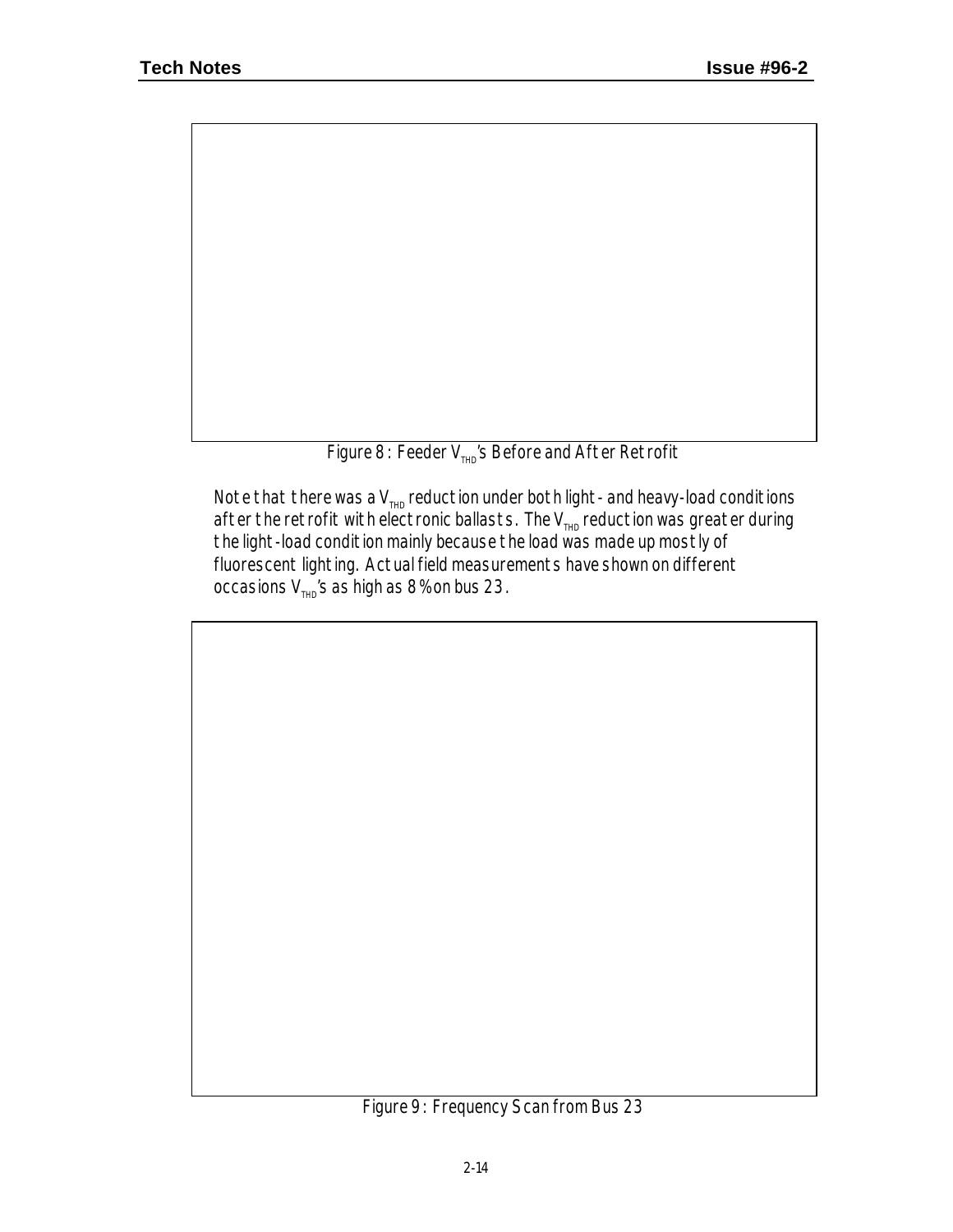A frequency scan was run from the industrial load bus 23, which accounted for 38.7% of the total load. Figure 9 shows the scan at buses 03 and 23 and clearly indicated three resonant frequencies at 340, 1840 and 2750 Hz. Resonant frequency of 340 Hz may account for some of the high  $V_{THP}$  values found along that feeder.

Thus as far as the  $V_{THD}$  is concerned, this specific feeder would benefit from the electronic ballast retrofit. Next, the utility needed to know what the maximum  $I_{Tup}$ would be allowed for the electronic ballasts that are going to be used for retrofits, if such ballasts provided the same energy savings.

Computer Simulations to Find Maximum  $I_{T<sub>HID</sub>}$  for the Electronic Ballasts: Using the same computer model for the electronic ballasts, its  $I_{THD}$  was increased step-bystep and new computer simulations were run each time in order to obtain about the same  $V_{run}$  values that existed along the feeder when core-coil ballasts were used. The goal of the simulations was to find out what the maximum  $I_{THD}$  would be for the same energy-efficient ballast if the  $V_{THD}$  along the feeder were to remain the same. Ultimately the authors developed an Easy to Comprehend and Assess (ECA) plot (Figure 10) to quickly decide, based upon the  $I_{THD}$  and the VA of the ballast, if such a ballast is unacceptable or acceptable.



Figure 10: ECA Plot for Electronic Ballasts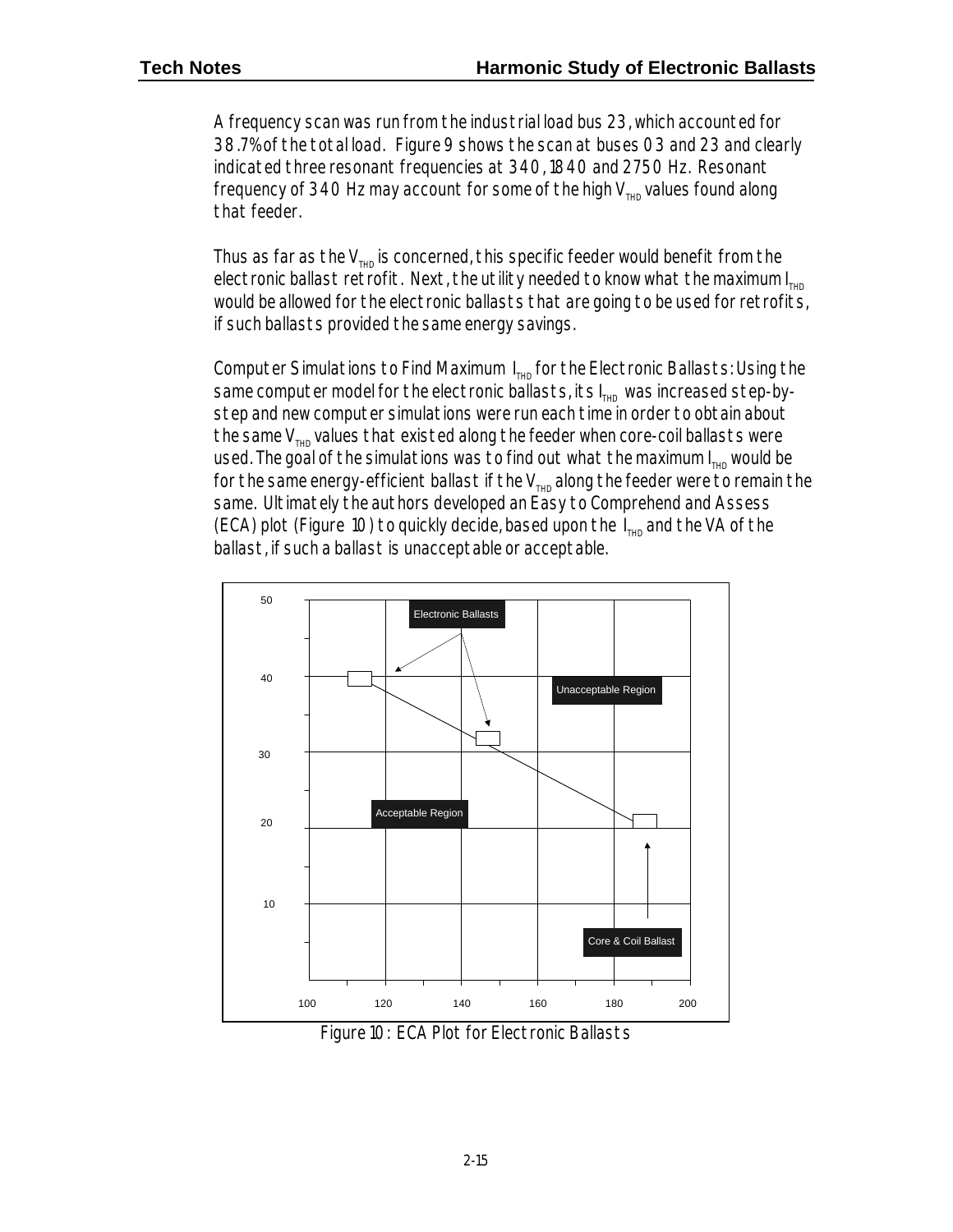#### Conclusions

These results provided the following answers to the five specific and previously defined questions.

- 1. When the same type of core-coil ballasts were used in parallel, their  $I_{THD}$ remained about the same.
- 2. When core-coil, and electronic ballasts were combined, harmonic cancellation may have occurred and because of the lower current drawn by the electronic ballasts, the  $I_{T=0}$  was reduced from 20.25% to 16.67%.
- 3. When core-coil, electronic and "new breed" electronic ballasts were combined, the 39% lower current drawn by the latter helped in the reduction of the  $I_{Tup}$ further down to 13.32%.
- 4. The neutral currents in tested 3f configurations for core-coil, electronic, and "new breed" electronic ballasts were 48.3%, 90.1%, and 14.3% of their phase currents respectively; however, the neutral current increased in the electronic ballasts by 13% and decreased in the "new breed" electronic ballasts by 89% as compared to the core-coil ballast neutral current.
- 5. The  $V_{THD}$  along the FPC 3.6 mile, 12 kV distribution feeder buses was reduced when all the core-coil ballasts were replaced by electronic ballasts. The "maximum allowable" I<sub>THD</sub> for the particular tested ballast ranged from 40% for a 120-VA ballast to 20% for a 180-VA ballast.

There are numerous types of electronic ballasts with a wide variety of waveforms due to different EMI filter characteristics. The results presented here are for the specific ballasts tested in the laboratory.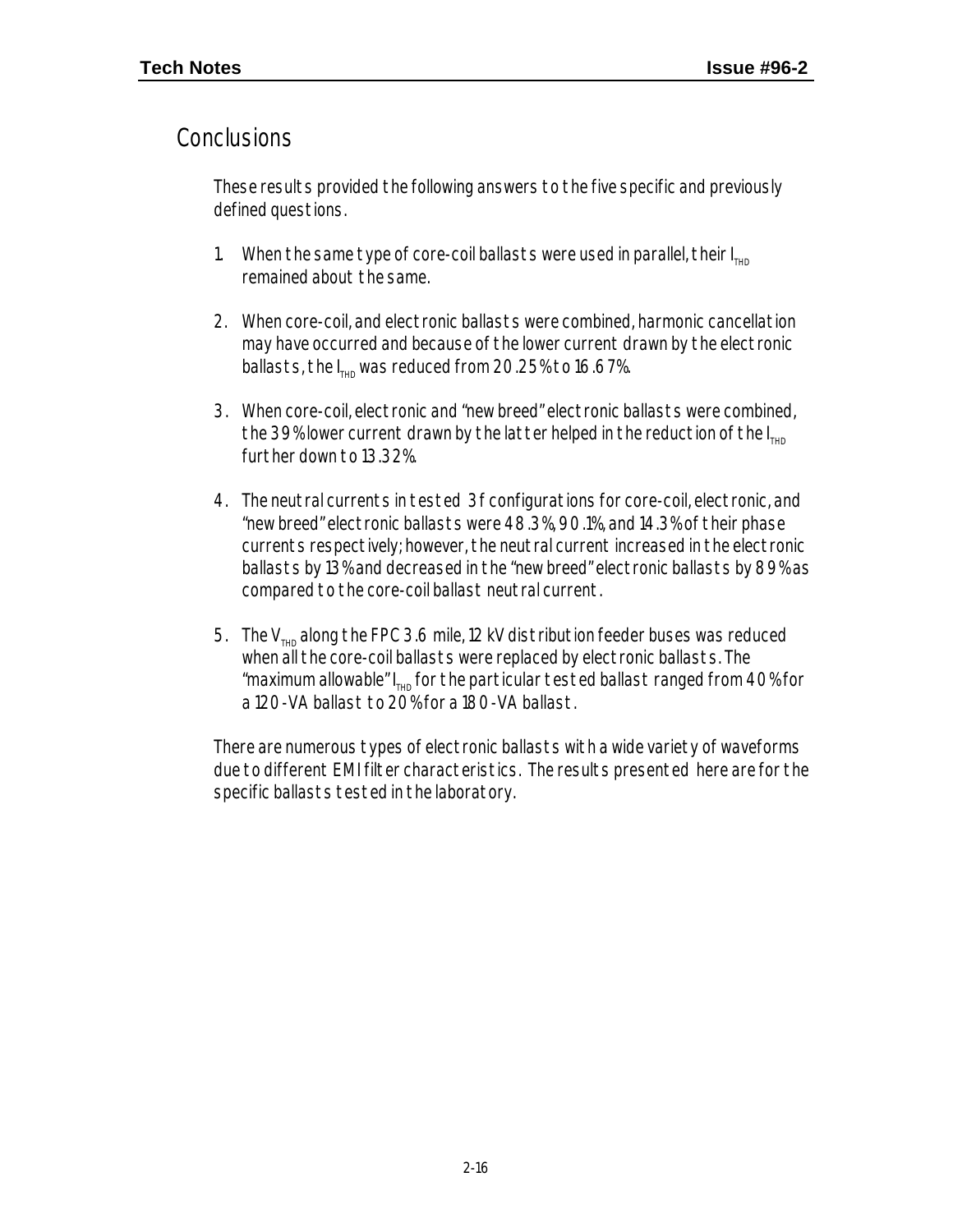#### References

[1]. M.J. Siminovitch, F.M. Rubinstein, and R.E. Whiteman, "Thermally Efficient Compact Fluorescent Lamps," Proceedings of the IEEE-IAS, Annual Conference, Seattle, WA., Oct. 7-12, 1990.

[2]. D.J. Pileggi, E.M. Gulachenski, C.E. Root, T.J. Gentile, and A.E. Emanuel, "The Effect of Modern Compact Fluorescent Lights on Voltage Distortion," Proceedings of the 1992 IEEE Power Engineering Society Transmission and Distribution Conference, 92SM509-0.

[3]. M.J. Ouellette, and R. Arsenau, "The Effects of Undervoltage on the Performance of Compact Fluorescent Systems," Proceedings of the 1992 Industry Applications Society Annual Meeting, IRC Paper No. 1823, Oct. 1992.

[4]. E. Embriz-Santander, A. Domijan, Jr., and C.W. Williams, Jr., "A Comprehensive Harmonic Study of Electronic Ballasts and Their Effect on a Utility's 12kV, 10 MVA Feeder," IEEE Transactions on Power Delivery, Volume 10, Number 3, July 1995.

> E. Embriz-Santander Florida Power Affiliates University of Florida Department of Electrical Engineering

> A. Domijan, Jr. Florida Power Affiliates University of Florida Department of Electrical Engineering

C.W. Williams, Jr. Distribution Engineering Florida Power Corporation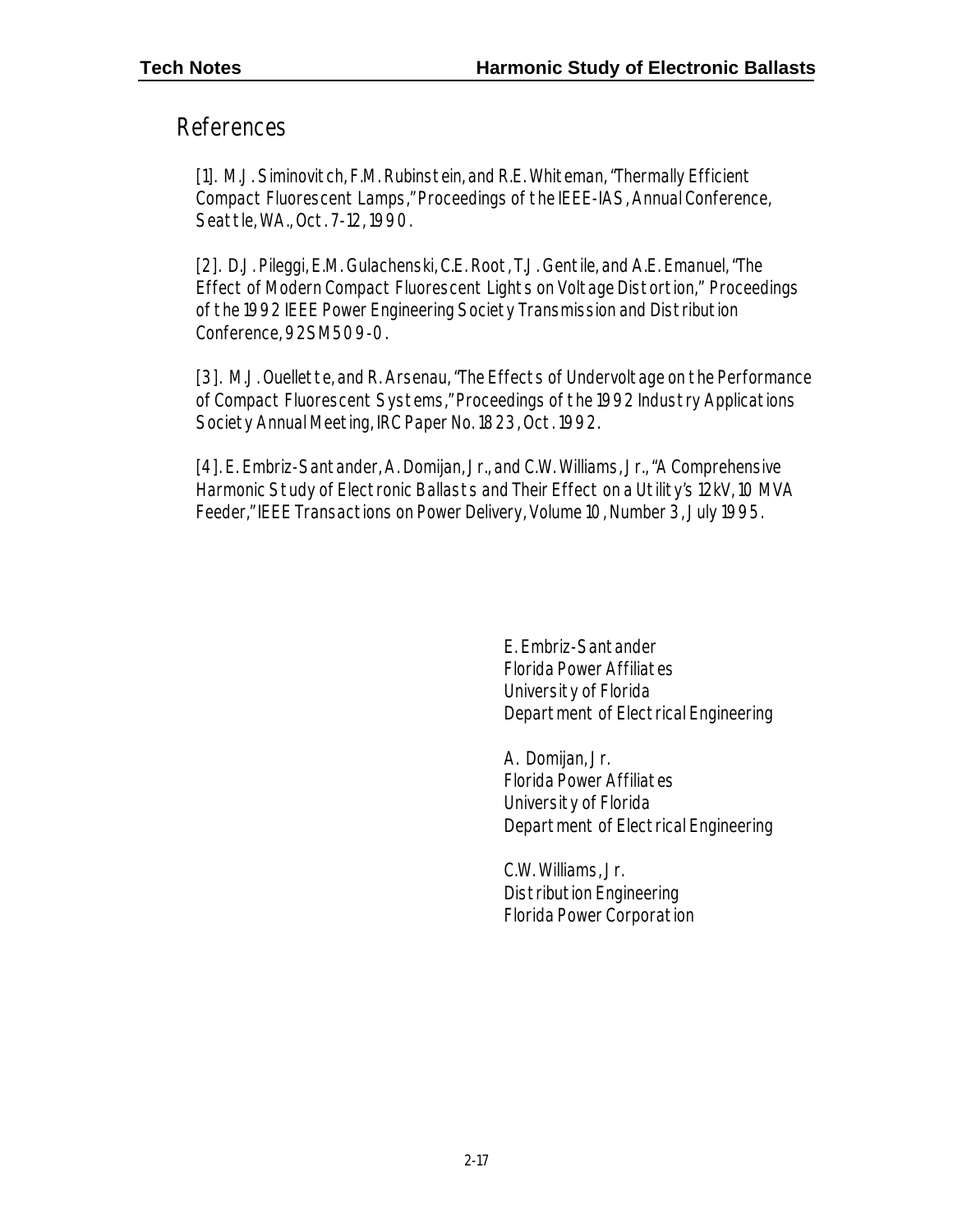# SuperHarm *<sup>â</sup>* Data Preparation

#### Purpose and Set Up

In order to determine the potential of harmonic voltage and current distortion on a plant distribution system resulting from the installation of adjustable speed GTO Inverter drives for two 8900 horsepower motors, the first step is to build a model of the system. Each drive is a 12 pulse channel made up of two separate six pulse single channel drives. Measurements will be taken on the plant buses during pre-operability testing. This data will then be compared with model data and used to determine the magnitude and effect of induced harmonics on the distribution system.

### Modeling Three Phase Systems

Modeling three phase systems is easy using Include (SHI) and Library (SHL) files. Use the main circuit data file (SHA) to reference an Include (SHI) file, which will then reference a Library file (SHL). The resulting parsing file will be identical to files written using only a SHA file.

This example uses the #INCLUDE command to direct SuperHarm®to go to the file listed, library file SYSTEM.SHL, and read the module name, BRANCH. Superharm® will call the SYSTEM.SHL file, and search for the module name BRANCH. SuperHarm®will then pass the parameters listed in parenthesis.

The module name BRANCH can be found in the library file in square brackets, [BRANCH]. In this case the passed parameters are the data required for threephase branch representation. Each parameter is assigned an identification using %n. The passed parameters are %1 (Name), %2 (From), %3 (To), %4 ( R ), and %5 ( X ). For a three phase system the phase representation is added to the NAME, TO (bus) and FROM (bus) by using the "^" symbol following the parameter designation. The " ^" attaches the phase notation to the name, example - NAME=%1^\_A.

Using the SHI and SHL files to enter parameters eliminates data entry errors and reduces the size of the circuit data file, SHA. Calling INCLUDE files for major buses makes it easier to debug data files. The data SHI files can be easily added or removed using BLOCK and LINE comments, //, /\* info \*/, or !, to hide the circuit data. Single or multiple library files can be called from the .SHI file.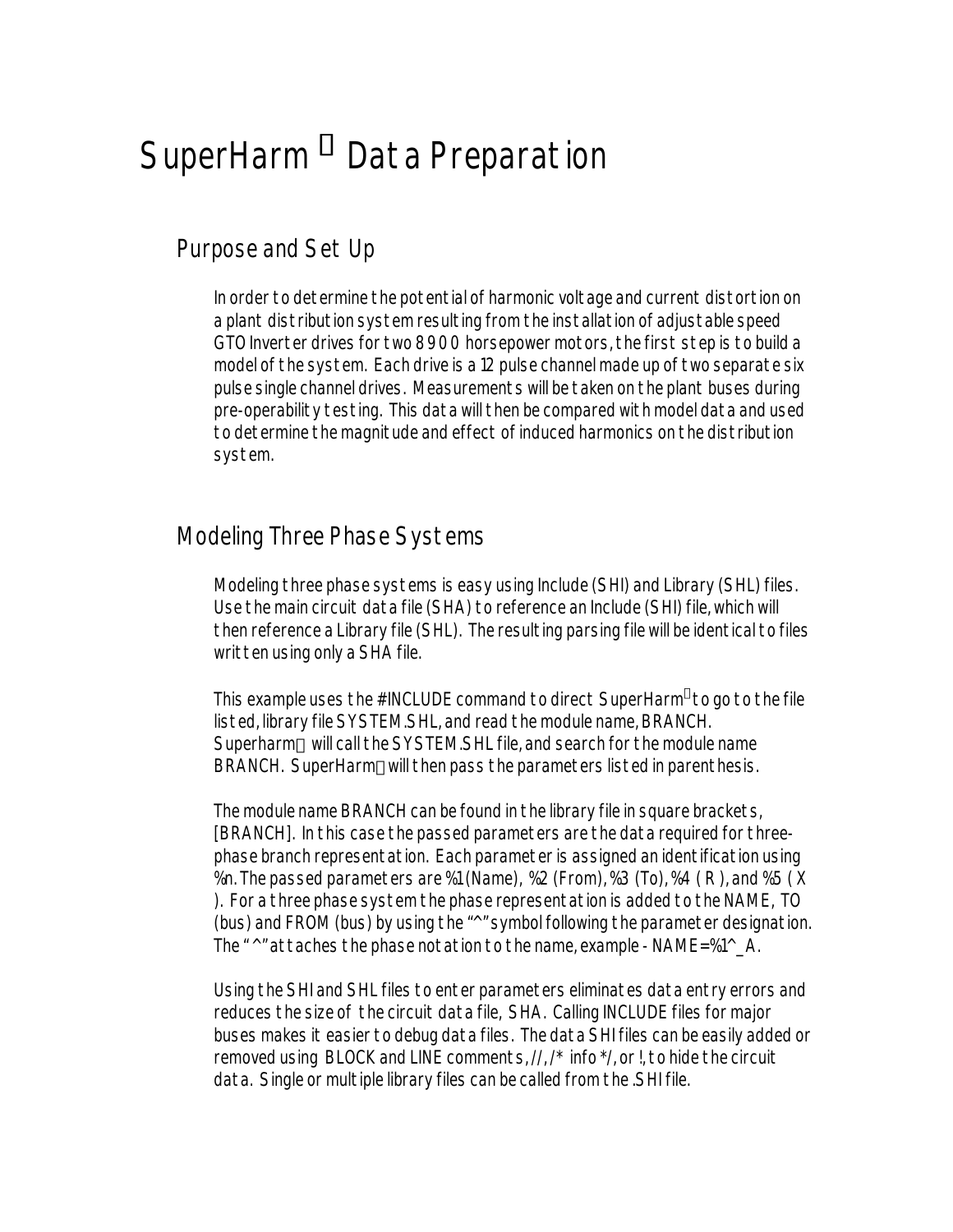One final caution - remember all SuperHarm® SHA files must end with an ellipsis four periods without spaces between the periods. This flags the end of data for the case. This is not an end of file designation and should not be placed at the end of the Include (SHI) or Library (SHL) files.

INPUT FILES USING INCLUDE AND LIBRARY FILES (Note: Example files do not represent a complete system.)

CASE\_1.SHA #INCLUDE 4160\_A.SHI #INCLUDE 4160\_B.SHI

….

4160\_A.SHI #LIBRARY SYSTEM.SHL BRANCH (C\_P1A, 4100, 4101, 0.0030, 0.0040) #LIBRARY SYSTEM.AHL 4160LOAD (CP1A, 4101, 1136, 0.900, 0, 0.100)

4160\_B.SHI

#LIBRARY SYSTEM.SHL BRANCH (C\_P1B, 4200, 4201, 0.0030, 0.0040) #LIBRARY SYSTEM.AHL 4160LOAD (CP1B, 4201, 1136, 0.900, 0, 0.100)

SYSTEM.SHL ! Library file for passed parameters: subroutine for branch model ! passed parameters: %1 - Branch Name %2 - From %3 - To ! %4 - R %5 - X [BRANCH] BRANCH NAME=%1^\_A FROM=%2^.A TO=%3^.A R=%4 X=%5 BRANCH NAME=%1^ B FROM=%2^.B TO=%3^.B R=%4 X=%5 BRANCH NAME=%1^ C FROM=%2^.C TO=%3^.C R=%4 X=%5

! subroutine for load model - 4160V ! passed parameters: %1 - Load Name %2 - From %3 - KVA ! %4 - DF %5 - %Parallel %6 - %Series (motor) [4160LOAD] LINEARLOAD NAME=%1 KV=4.0 BUS.A=%2^.A BUS.B=%2^.B  $BUS.C=\%2^{\wedge}.C$ KVA=%3 DF=%4 XRCONSTANT=NO %Parallel=%5 %Series=%6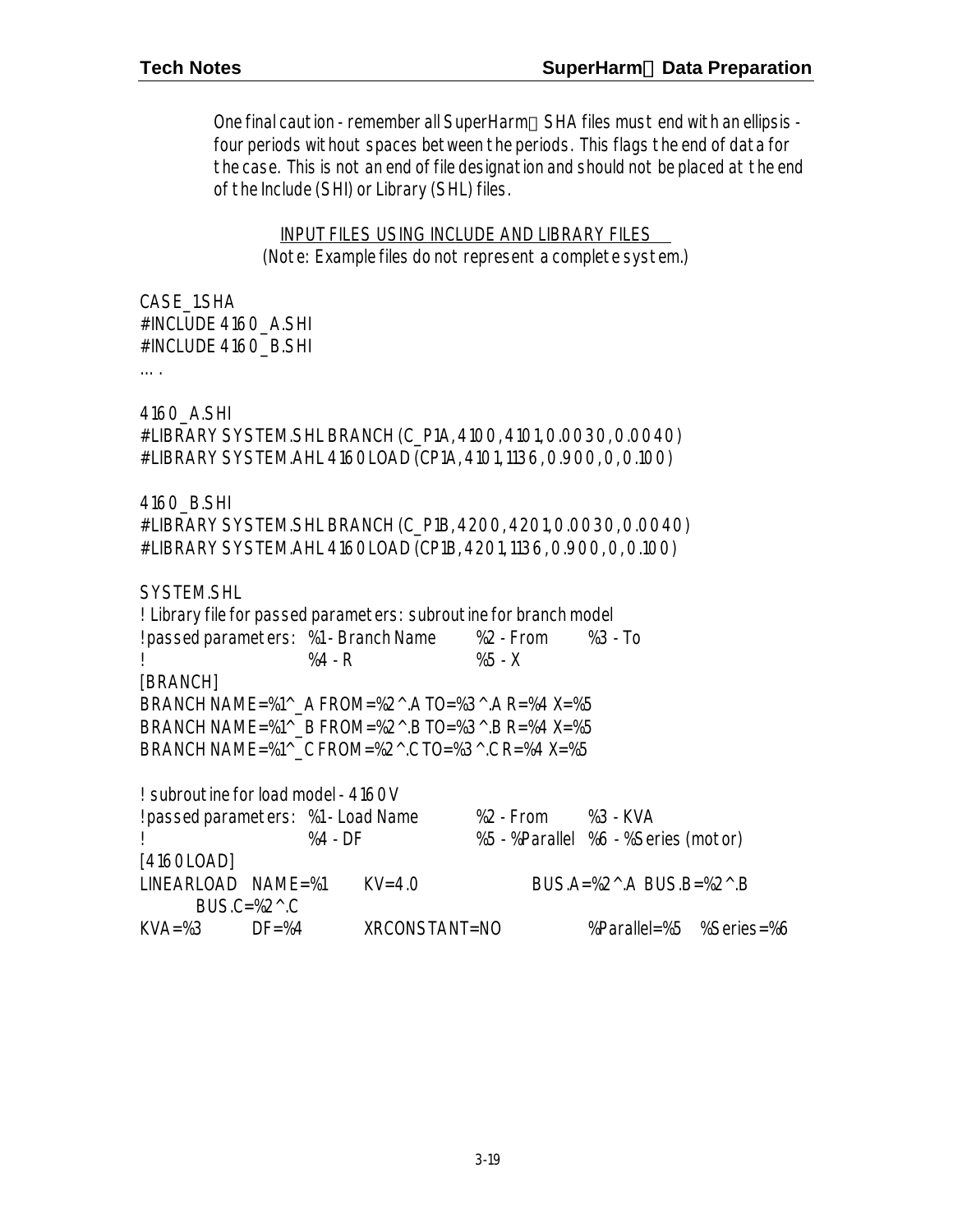#### INPUT FILE WITHOUT USING INCLUDE AND LIBRARY FILES

CASE\_2.SHA

BRANCH NAME= C\_P1A \_A FROM=4100.A TO=4101.A R=0.0030 X=0.0040 BRANCH NAME= C\_P1A \_B FROM=4100.B TO=4101.B R=0.0030 X=0.0040 BRANCH NAME= C\_P1A \_C FROM=4100.C TO=4101.C R=0.0030 X=0.0040

LINEARLOAD NAME= CP1A KV=4.0 BUS.A=4101.A BUS.B=4101.B BUS.C=4101.C KVA=1136 DF=0.900 XRCONSTANT=NO %Parallel=0 %Series=1.000

BRANCH NAME= C\_P1B \_A FROM=4200.A TO=4201.A R=0.0030 X=0.0040 BRANCH NAME= C\_P1B \_B FROM=4200.B TO=4201.B R=0.0030 X=0.0040 BRANCH NAME= C\_P1B \_C FROM=4200.C TO=4201.C R=0.0030 X=0.0040

| LINEARLOAD NAME=CP1B KV=4.0 |              |               |
|-----------------------------|--------------|---------------|
| BUS.A=4201.A                | $RUSB=4201B$ | BUS.C=4201.C  |
| KVA=1136                    | $DF = 0.900$ | XRCONSTANT=NO |

Marjorie A. Widmeyer Washington State University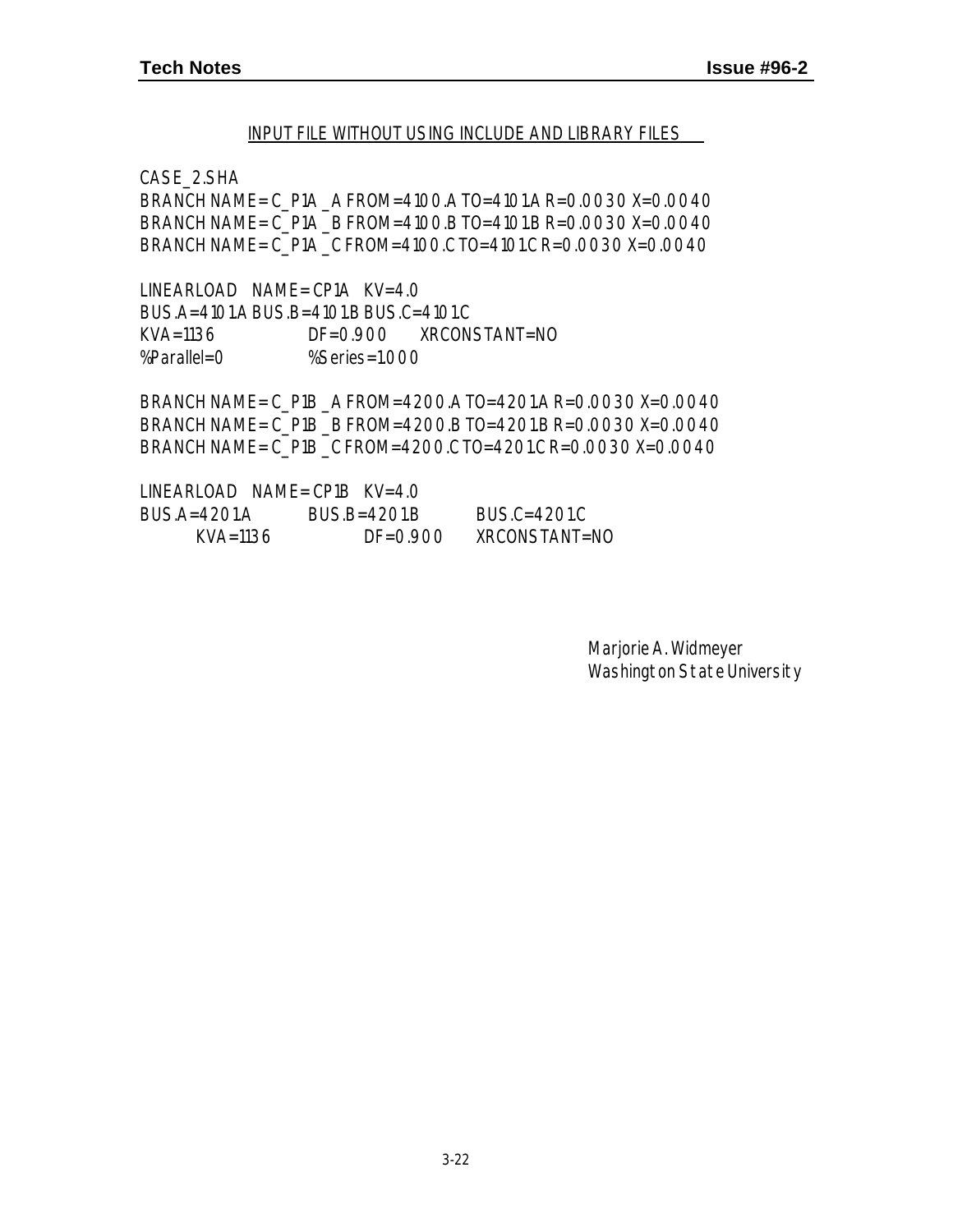## Application of Distribution System Capacitor Banks and Their Impact on Power Quality

This article presents a summarization of power quality concerns as they relate to the application of distribution capacitor banks.[1] It will discuss the problems associated with distribution capacitor banks, as well as, gives solutions for dealing with these problems.

#### Introduction

The design of distribution feeders, by necessity, has included the application of distribution system capacitor banks. Other more traditional factors which have also been included are voltage support, power factor and released capacity. Because of its effect on the customer, power quality will become an increasing consideration in this design.

There are two major areas of concern with the application of distribution capacitor banks:

Distribution Capacitor Switching - The frequent switching of distribution capacitor banks coupled with the application of sensitive customer equipment has led to an increased awareness of the magnification of capacitor switching transients and the nuisance tripping of adjustable-speed drives.

Harmonics - Nontraditional customer loads such as adjustable-speed drives are being applied in increasing numbers. These loads often generate excessive harmonic currents that result in unacceptable levels of voltage distortion. Capacitors and the system short circuit impedance combine to create resonances that can magnify harmonic levels to well above acceptable limits.

#### Distribution Capacitor Switching

Capacitor switching is a normal event on a utility system and the associated transients are generally not a problem. Transients can become a problem if magnification occurs. When this happens, a customer's low voltage power factor correction capacitors are involved.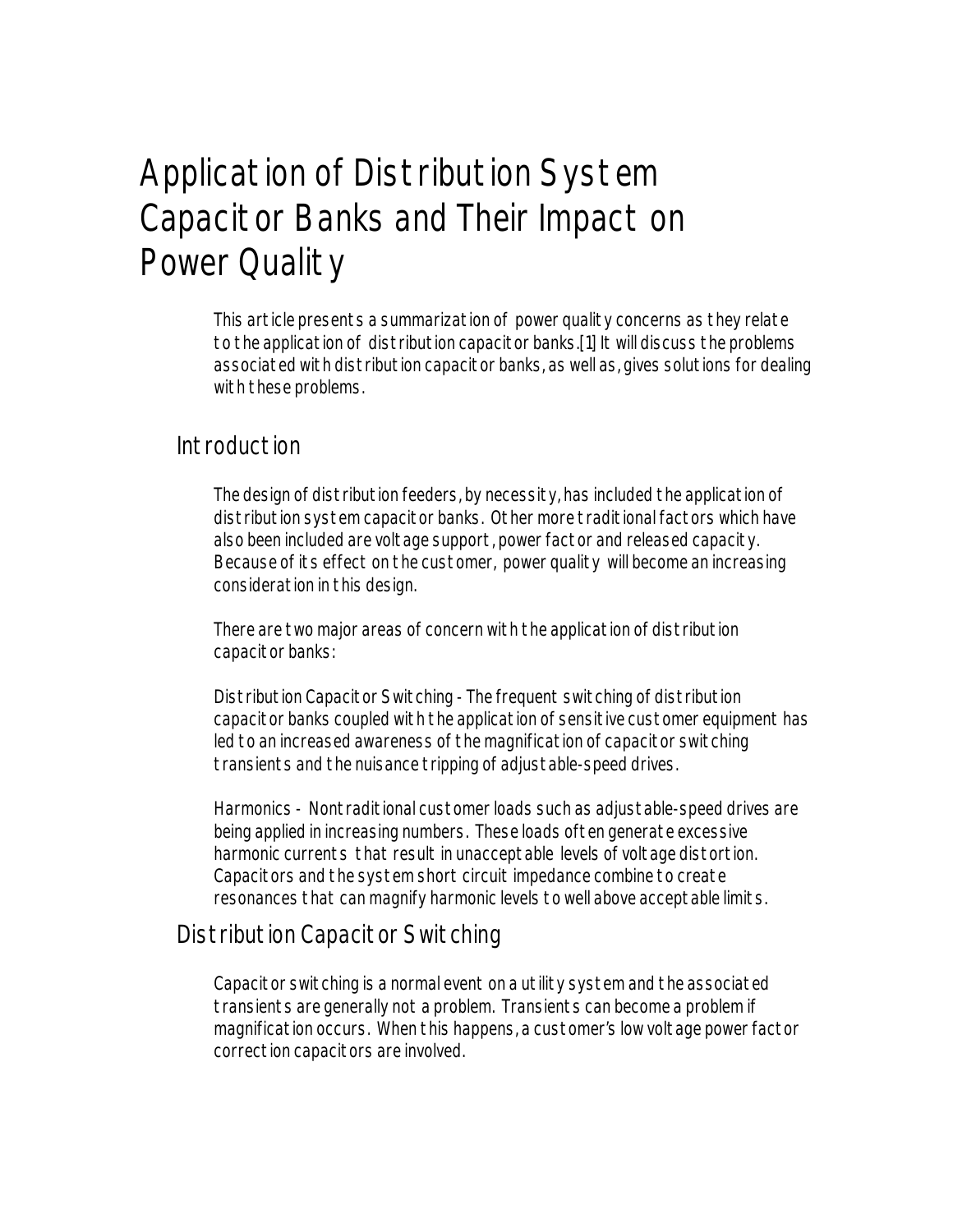Problems Associated with Capacitor Switching

Voltage Magnification: Voltage magnification occurs when the transient oscillation, initiated by the energization of the distribution capacitor bank, excites a series resonance formed by the low voltage system. The result is a higher overvoltage at the low voltage bus (Figure 1 [B]). Previous analysis [2] has indicated that the worst magnified transient occurs when the following conditions are met:

- The size of the switched capacitor bank is significantly larger (>10) than the low voltage power factor correction bank (i.e. 3 MVAr vs. 200 kVAr = 15).
- $\bullet$  The energizing frequency (f<sub>i</sub>) is close to the series resonant frequency formed by the stepdown transformer and the power factor correction capacitor bank (f2) (i.e.  $f_1 = 490$  Hz and  $f_2 = 670$  Hz).
- There is relatively little damping (resistive ) provided by the low voltage load (typical industrial plant configuration - primarily motor load).



Figure 1: Oneline Illustration of Distribution Capacitor/Power Quality Concerns (Transients)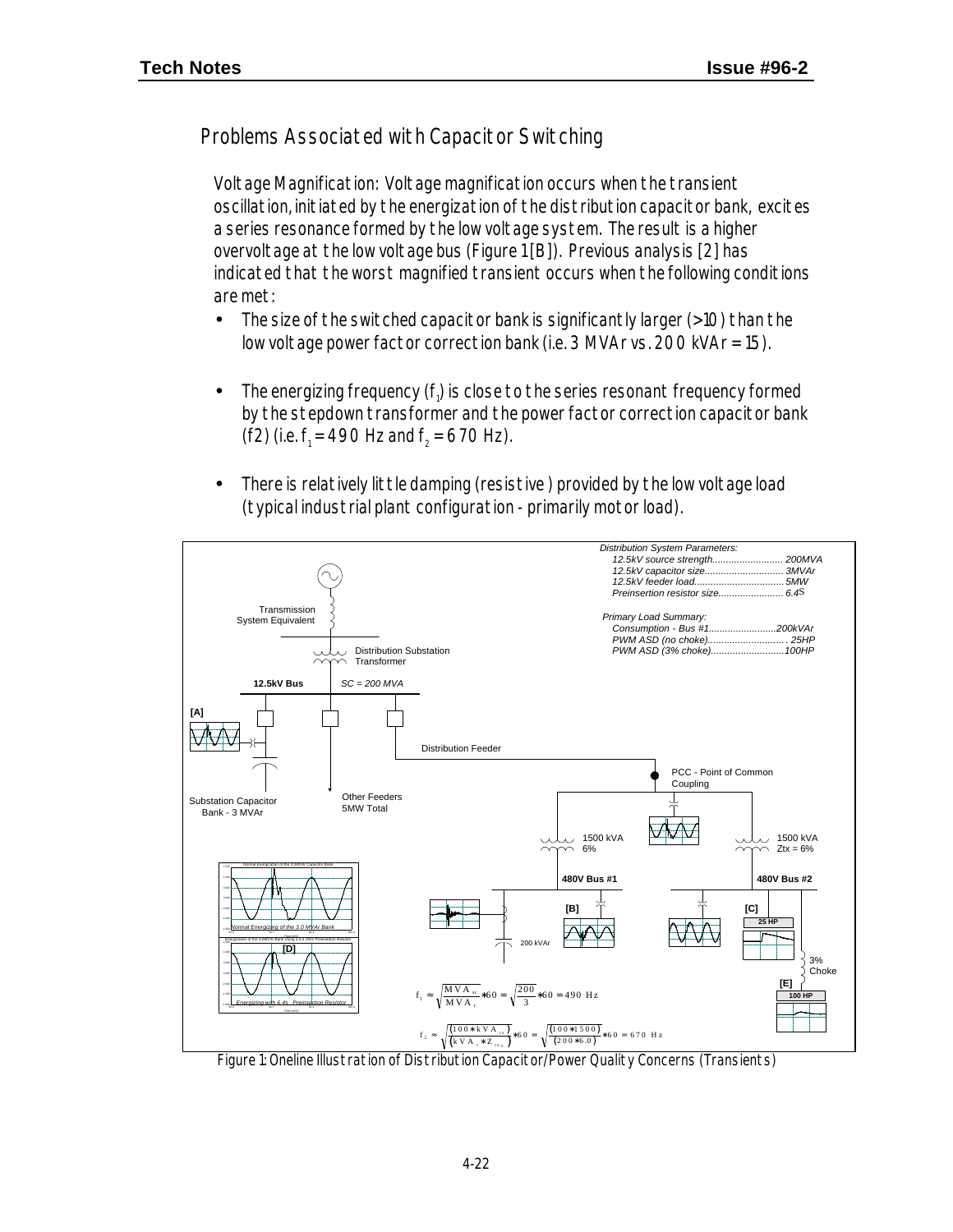Computer simulations and in-plant measurements indicate that magnified transients between 2.0 and 4.0 per-unit are possible over a wide range of low voltage capacitor sizes. Customarily, transient overvoltages will damage lowenergy protective devices (MOVs) or cause a nuisance trip of a power electronic device. In some cases, however, there has been complete failure of customer equipment.

Nuisance Tripping of Adjustable -Speed Drives: Nuisance tripping refers to the undesired shutdown of an adjustable-speed drive or other power electronic process device due to the transient overvoltage on the dc bus. It is often caused by capacitor bank energization.

The nuisance tripping event consists of an overvoltage trip due to a dc bus overvoltage on voltage-source inverter drives (pulse-width modulated - PWM [3]. Typically, for the protection of the dc capacitor and inverter components, the dc bus voltage is monitored and the drive tripped when it exceeds a preset level. This level is typically around 760 volts (for 480 volt applications), which is only 117% of the nominal dc voltage (Figure 1 [C]). The potential for nuisance tripping is primarily dependent on the switched capacitor bank size, overvoltage controls for the switched bank, the dc bus capacitor size, and the inductance between the two capacitors. Nuisance tripping can occur even if the customer does not have power factor correction capacitors.

#### Solutions to Capacitor Switching Problems

Identification of the problem is the first step toward a solution. For the most cost effective solution, the customer and utility should work together. The following are some possible solutions:

- The capacitor energizing transient can be controlled using preinsertion resistors/inductors (Figure 2 [D]) or synchronous closing control (technology available for distribution system applications).
- High energy MOV arresters can be applied to the low voltage system. The arresters should limit the overvoltage to approximately 1.8 per unit. The energy rating of the arrester should be evaluated (several thousand joules).
- Harmonic filters can be used for power factor correction. The tuned filter changes the response of the circuit (f $_{\textrm{\scriptsize{2}}}$ ) and usually reduces the overvoltage level seen at the 480 volt bus. Additional protection can be achieved by placing MOVs across the capacitors.
- Series inductors (chokes) can be installed on the drives to reduce the probability of nuisance tripping. Chokes for this application are commercially available and a size of 3% (of drive rating) is usually sufficient (Figure 2 [E]).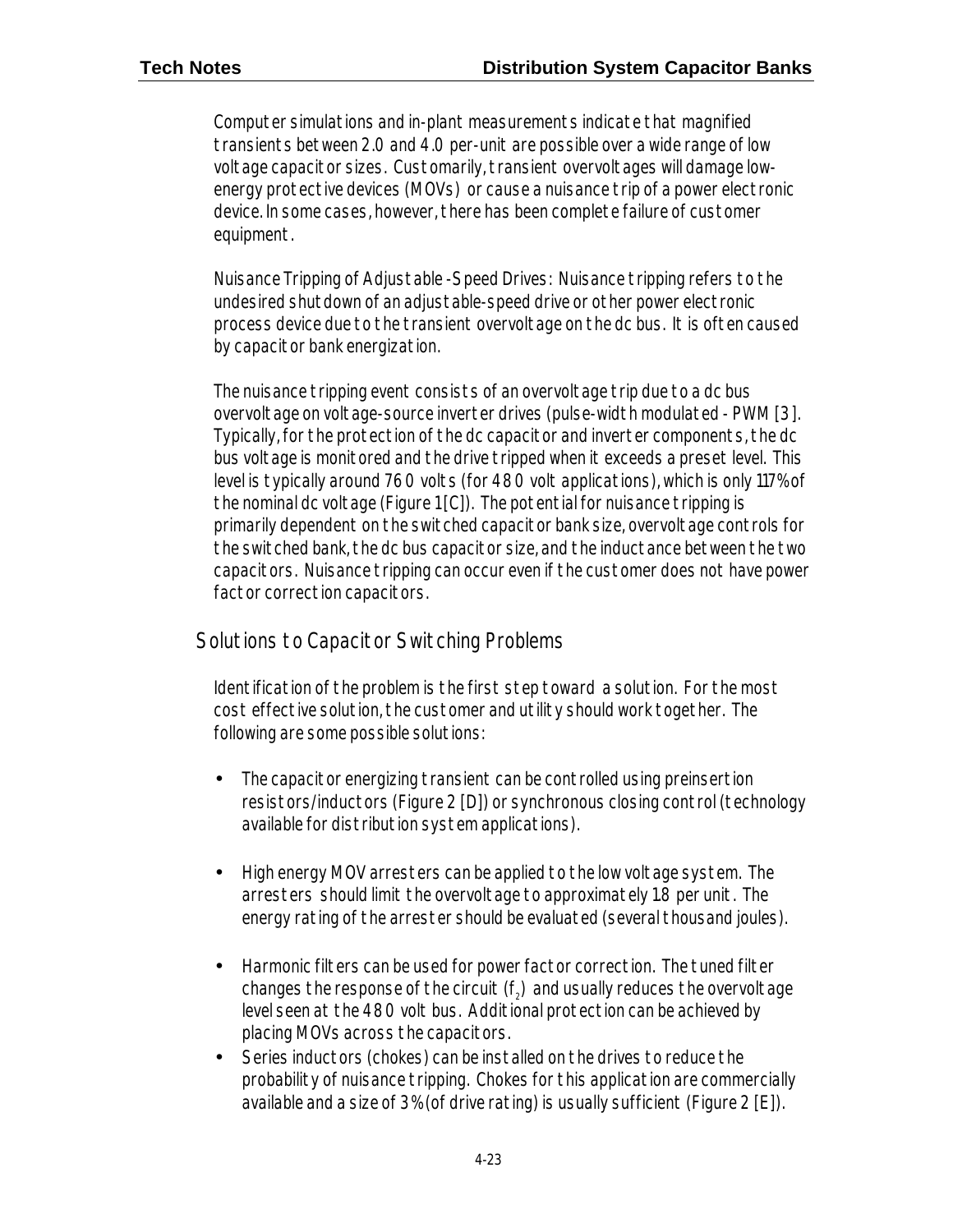Isolation transformers with similar rating (impedance) will also provide protection.

#### **Harmonics**

The voltage signal at any point within a power system is ideally a constant sinusoidal signal which repeats at a rate of precisely 60 times per second, or 60 Hz. Almost all load equipment connected to the electric power system is designed to operate from a sinusoidal voltage source and is said to be linear. That equipment which does not draw sinusoidal current from a sinusoidal voltage source is nonlinear in that the relationship between the voltage and current is not constant every instant of time.

#### Sources of Harmonics

Those classifications of harmonic sources which present nonlinear voltage/current characteristics to the power system are: saturable devices, arcing devices and power electronics. The nonlinearities resulting from the passive arcing and saturable devices are a result of the characteristics of the electric arc and the iron core. The semiconductor device switching which occurs within a single cycle of the power system fundamental frequency in power electronics equipment is responsible for the nonlinear characteristic.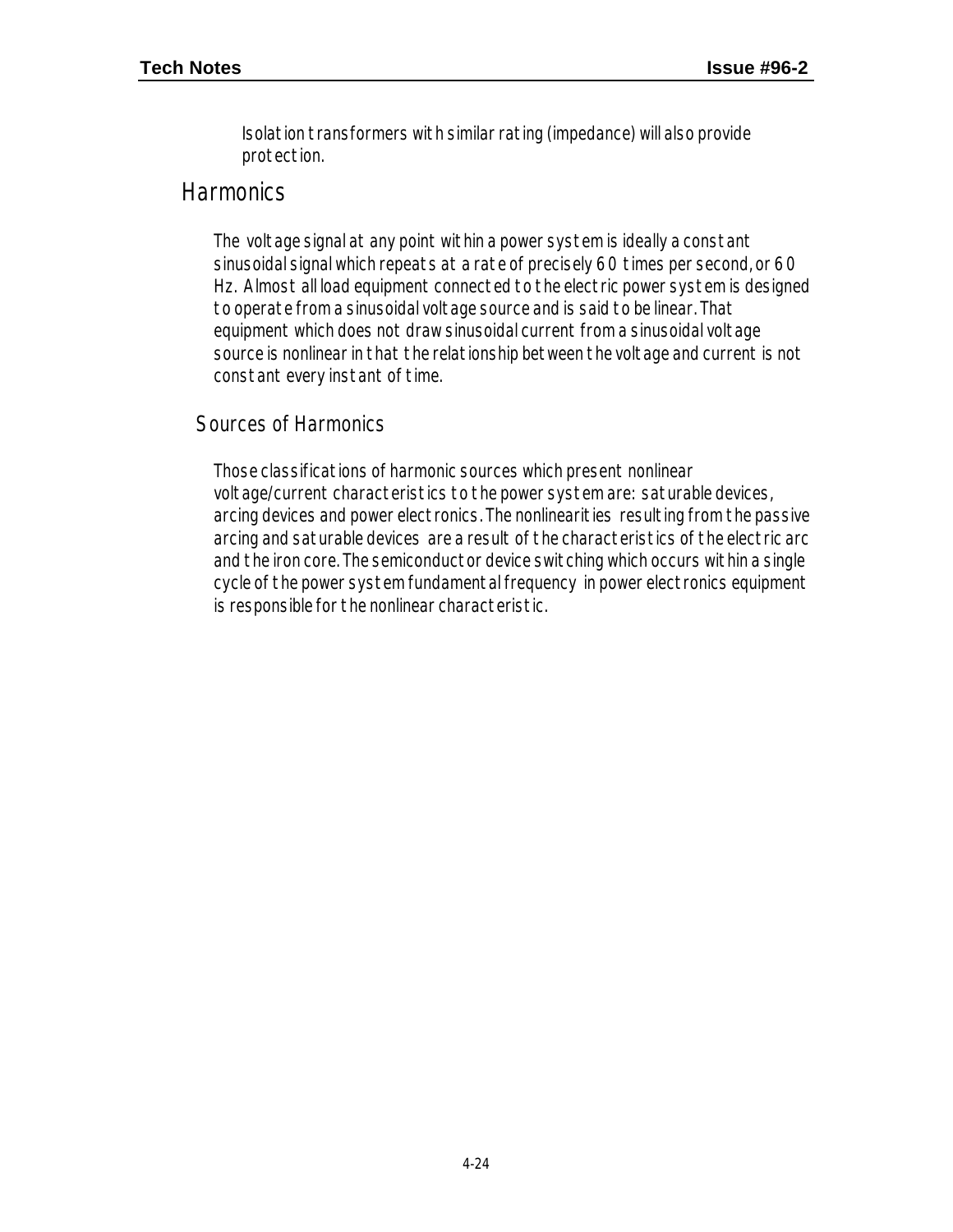

Figure 2: Oneline Illustration of Distribution Capacitor/Power Quality Concerns (Harmonics)

#### Methods of Harmonic Analysis

Preliminary Assessment: The existence of resonances (high or low impedances) near characteristic harmonic frequencies of loads, identified as harmonic sources, is an indication of potential trouble. Therefore, it is necessary to determine what these system resonant frequencies are. This may be done by using the following equation.

$$
h = \frac{1}{2 \pi \sqrt{L_{sc} C}} = \sqrt{\frac{X_c}{X_{sc}}} = \sqrt{\frac{M V A_{sc}}{M V A_{r}}} \approx \sqrt{\frac{(100 * k V A_{tx})}{(k V A_{r} * Z_{tx})}}
$$
(eq1)

where:

 $L_{\rm sc}$  = short-circuit inductance ( $X_{\rm sc}$  = reactance)  $C$  = capacitance of bank (X $_{\rm c}$  = reactance)  $MVA<sub>cs</sub>$  = short-circuit capacity (3N) MVA,/kVAr = stepdown transformer rating (3N)  $kVA_{tx}$  = stepdown transformer rating (3N)  $Z_{\text{tx\%}}$  = stepdown transformer impedance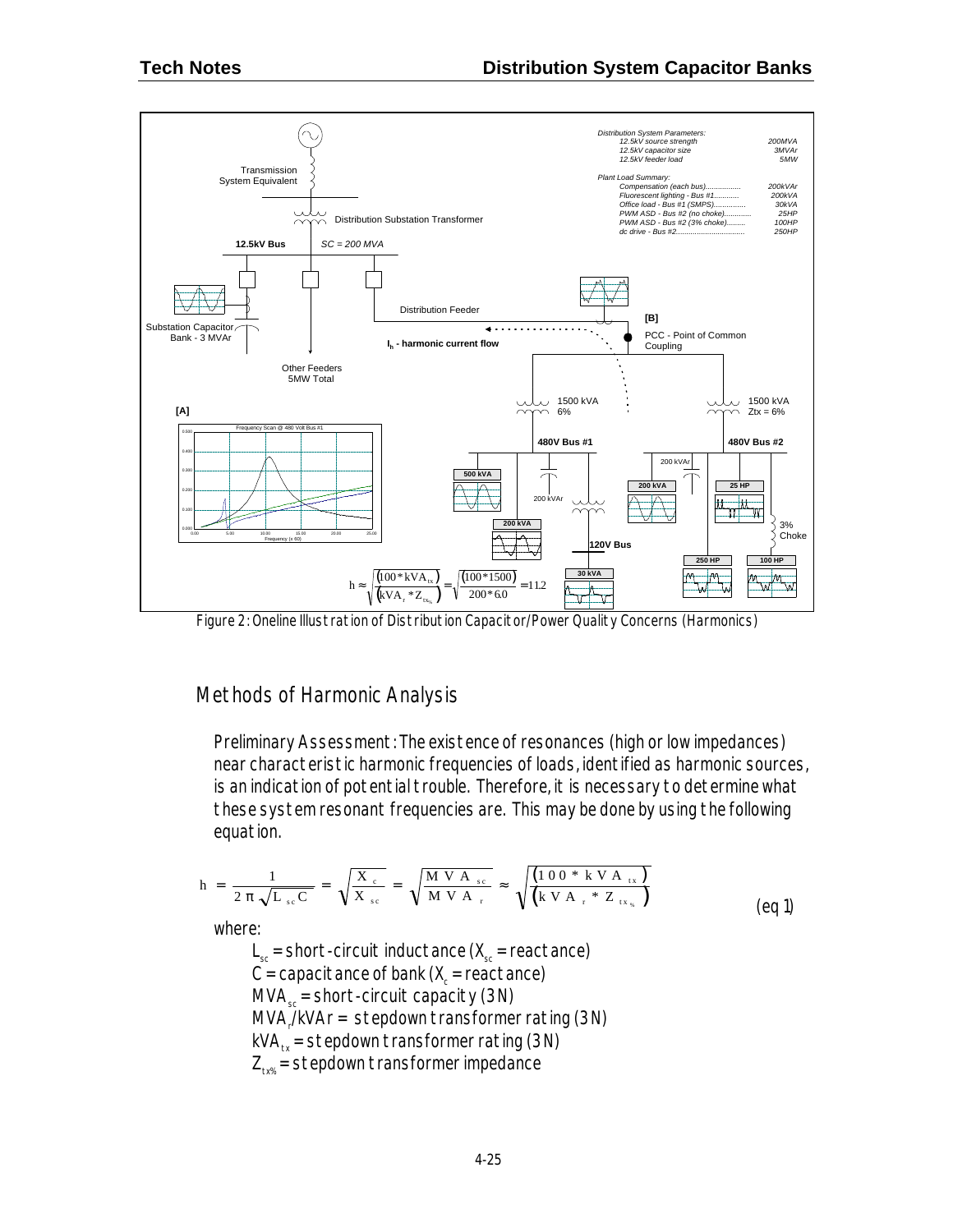Nearly all harmonic distortion problems occur when this parallel resonance moves close to the fifth or seventh harmonic (h=5 or 7).

Harmonic Measurement: Measurement data validates detailed computer models and hand calculations. The purpose of these measurements is to characterize the behavior of the harmonic sources and to provide preliminary data on the degree of the distortion problem.

Computer Simulation, Calculations: It is necessary to create a representation of the components in a power system and to verify the accuracy of this representation. By doing this, identification of system configurations creating resonances that cause harmonic problems and resonance conditions (Fig.2) can be made.

Solution Development: Harmonic voltage levels determined through both simulation and measurement are evaluated against recommended limits.

Problems Associated With Harmonic Distortion

A principal effect of harmonic distortion is to increase losses and heating in almost every component in the electric power system. While contributing almost no useful work, harmonic components of voltage and current increase the RMS value of voltages and currents. Interaction of harmonic quantities and resistive loss mechanisms in power system components generates excess heat. Some losses are actually sensitive to frequency, so that the power loss per ampere of harmonic current is actually greater than that for fundamental frequency currents. There are several manifestations of those problems associated with harmonic distortion.

- Capacitor banks usually cause the resonant condition where the highest distortion levels occur.
- Resistive loads will absorb slightly more power.
- Motor loads harmonic fluxes within the motor.
- Power transformers hot spots within the windings.
- Electronic controls operate improperly.
- Communication circuits can cause interference.

Apart from the obvious problems stated above, capacitors can make the true power factor worse by creating resonance conditions which magnify the harmonic distortion in the voltage and current.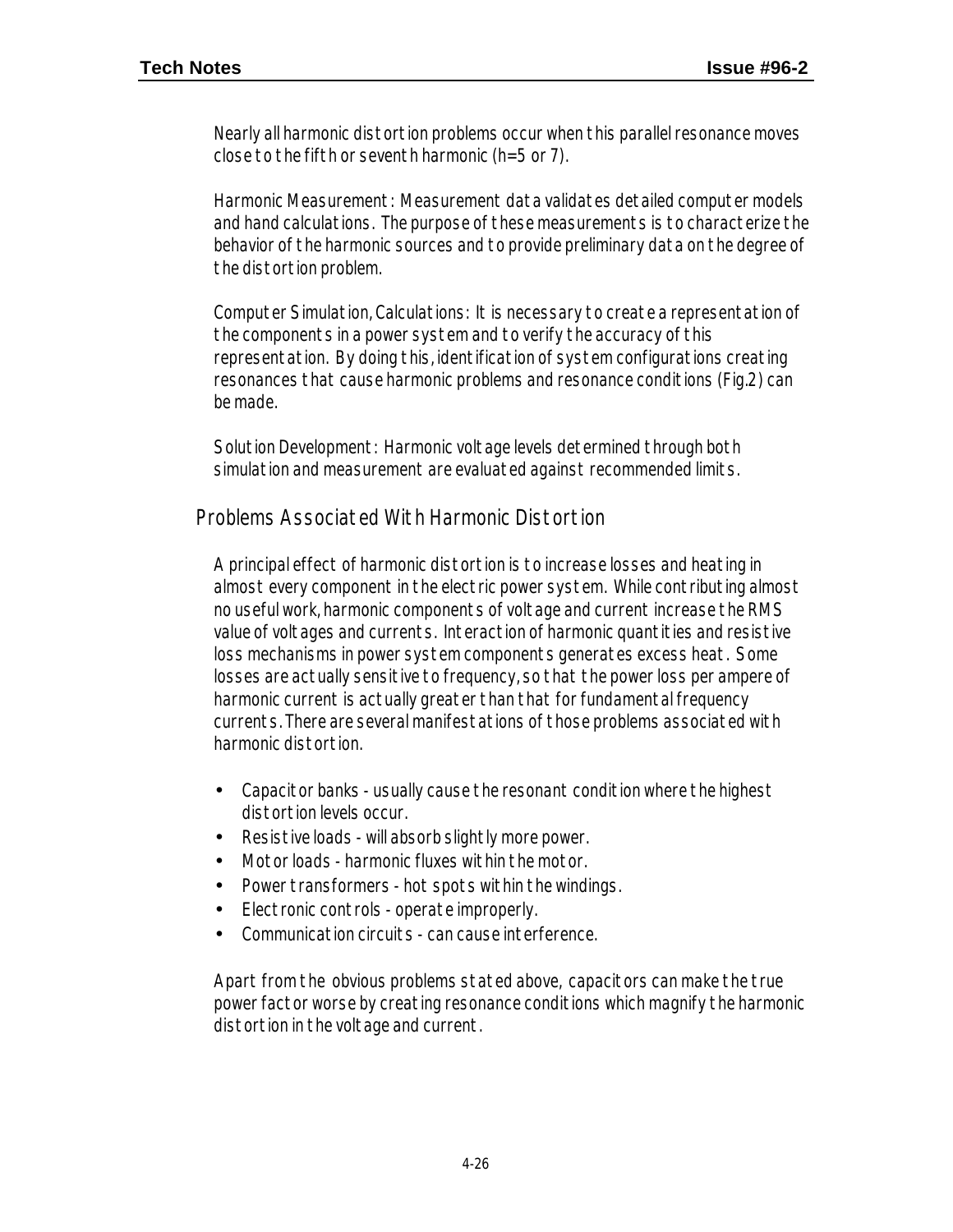$$
TP F = \frac{P \circ w \text{ er}_{real}}{V \text{ o} \text{ lta m pere } s_{total}} = \frac{P}{V_{rms} * I_{rms}}
$$
(eq. 2)

This is significant because the true power is an indication of the efficiency of energy use. Displacement power factor is very important to most industrial customers because utility billing for power factor penalties is almost universally based on displacement power factor.

$$
D P F = C o s \Theta = \frac{k W}{k V A}
$$
 (eq. 3)

Solutions to Harmonic Problems

Problems with harmonics often show up at capacitor banks first. The main reason is that capacitors form the resonant circuit that magnifies harmonic current levels causing high voltage distortion levels.

- Apply one single-tuned shunt filter first, designed for the lowest generated harmonic (typically  $5<sup>th</sup>$ ). It is advisable to use capacitors with a higher voltage rating than the system.
- Determine the voltage distortion level at the bus. The commonly applied limit of 5% (total harmonic distortion - THD) was introduces in IEEE Std. 519-1981.
- If required, determine if the harmonic current levels (Figure 3 [B]) meet IEEE Std 519-1992 [4]. If not, there may be a need for multiple filters (i.e.  $5<sup>th</sup>$  and  $7<sup>th</sup>$ ).
- Vary the filter elements according to the specified tolerances and check its effectiveness.
- Check the frequency response characteristic to verify that the newly created parallel resonance is not close to a generated harmonic frequency (i.e.  $7<sup>th</sup>$ harmonic filter may create a new  $5<sup>th</sup>$  harmonic resonance).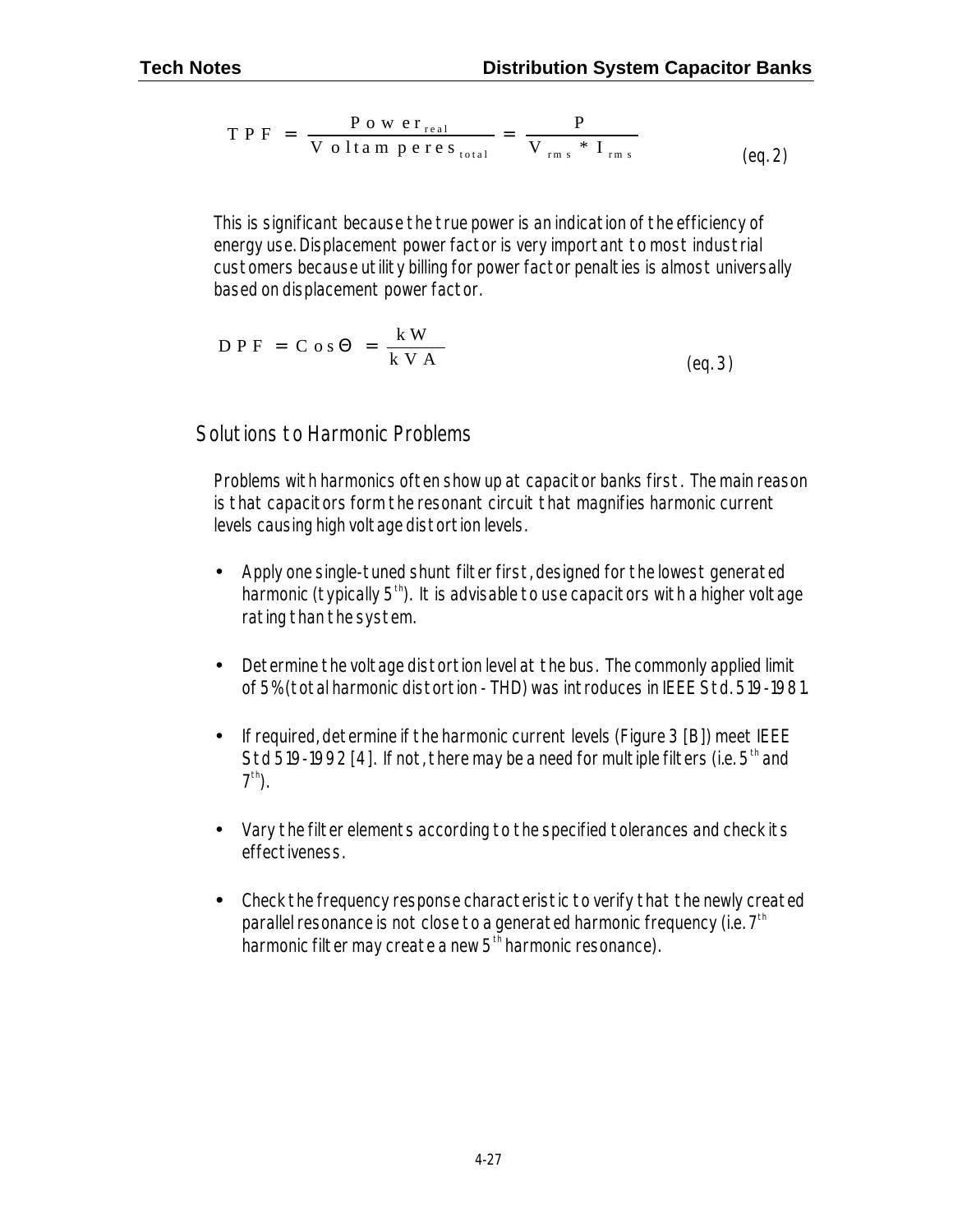#### **Conclusions**

- Customer power quality problems can be controlled using a number of different methods.
- Devices being applied to the power system are more susceptible to power quality variations than equipment applied in the past.
- The increasing emphasis on overall power system efficiency is causing a continued growth in the application of shunt capacitor banks.
- Magnification of capacitor switching transients may be the most important concern due to the fact that the transient overvoltages can be very high and the energy levels associated with these transients can cause equipment failure.
- The possibility of nuisance tripping of adjustable-speed drives, due to utility capacitor switching, can be greatly reduced with the application of an input choke.
- *·* Harmonic distortion levels may be reduced with the application of harmonic filters.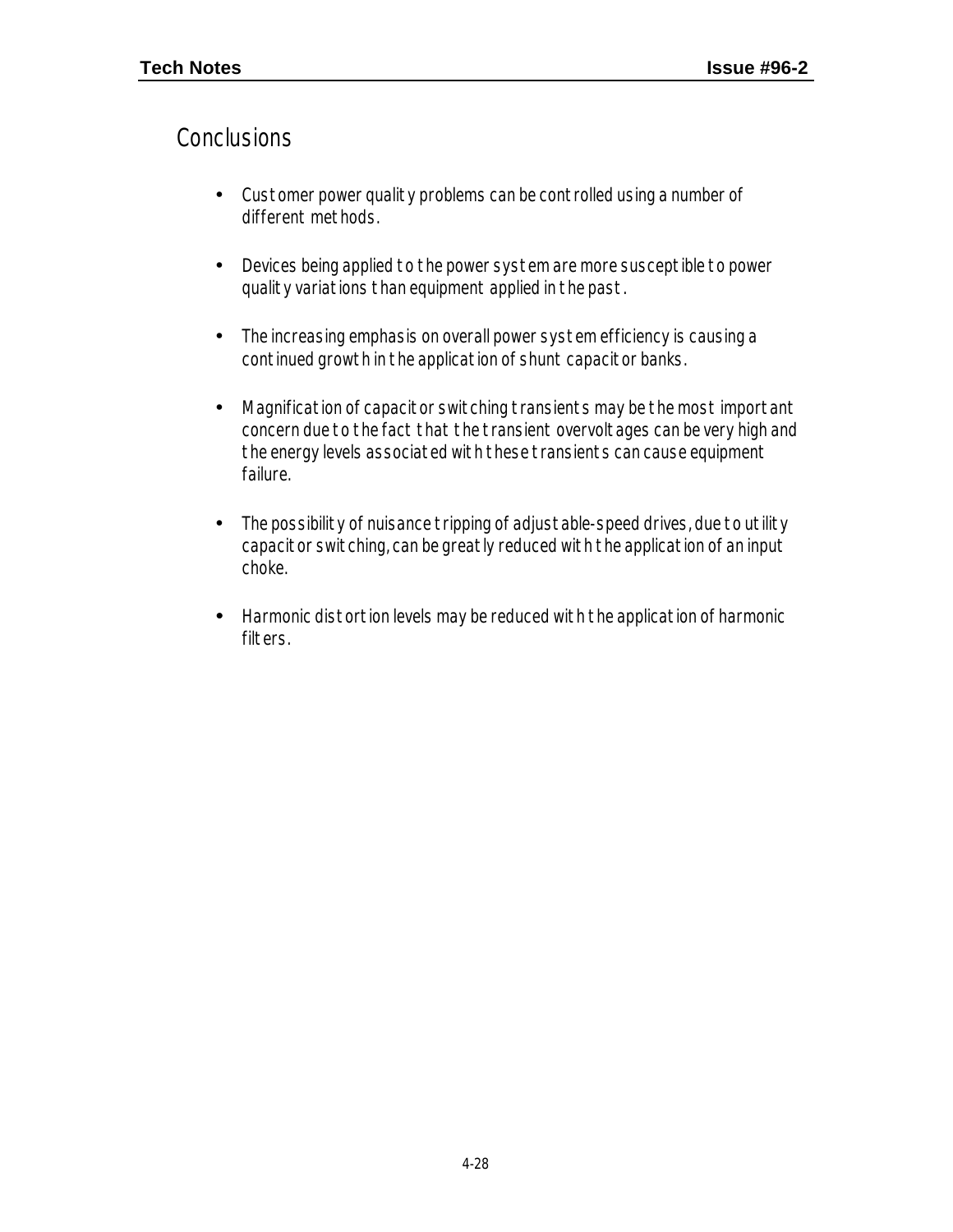#### References

[1] T.E. Grebe, "Application of Distribution System Capacitor Banks and Their Impact on Power Quality," Presented at 1995 Rural Electric Conference, April 30 - May 2, 1995 Nashville, Tennessee, IEEE #95CH3477-7

[2] M.F. McGranaghan, et al., 'Impact of Utility Switched Capacitors on Customer Systems - Adjustable-Speed Drive Concerns', 1991 IEEE-OES Winter Power Meeting, 91 WM 086-9PWRD.

[3] T.E. Grebe, and L. Tang, "Analysis of Harmonic and Transient Concerns for PWM Adjustable-Speed Drives Using the Electromagnetic Transients Program,"

Presented at the 5<sup>th</sup> International Conference on Harmonics in Power Systems, September 23-25, 1992, Atlanta, Georgia.

[4] IEEE Standard 519-1992, 'IEEE Recommended Practices and Requirements for Harmonic Control in Electric Power Systems.

> Thomas E. Grebe, PE Manager, Utility Studies Electrotek Concepts, Inc.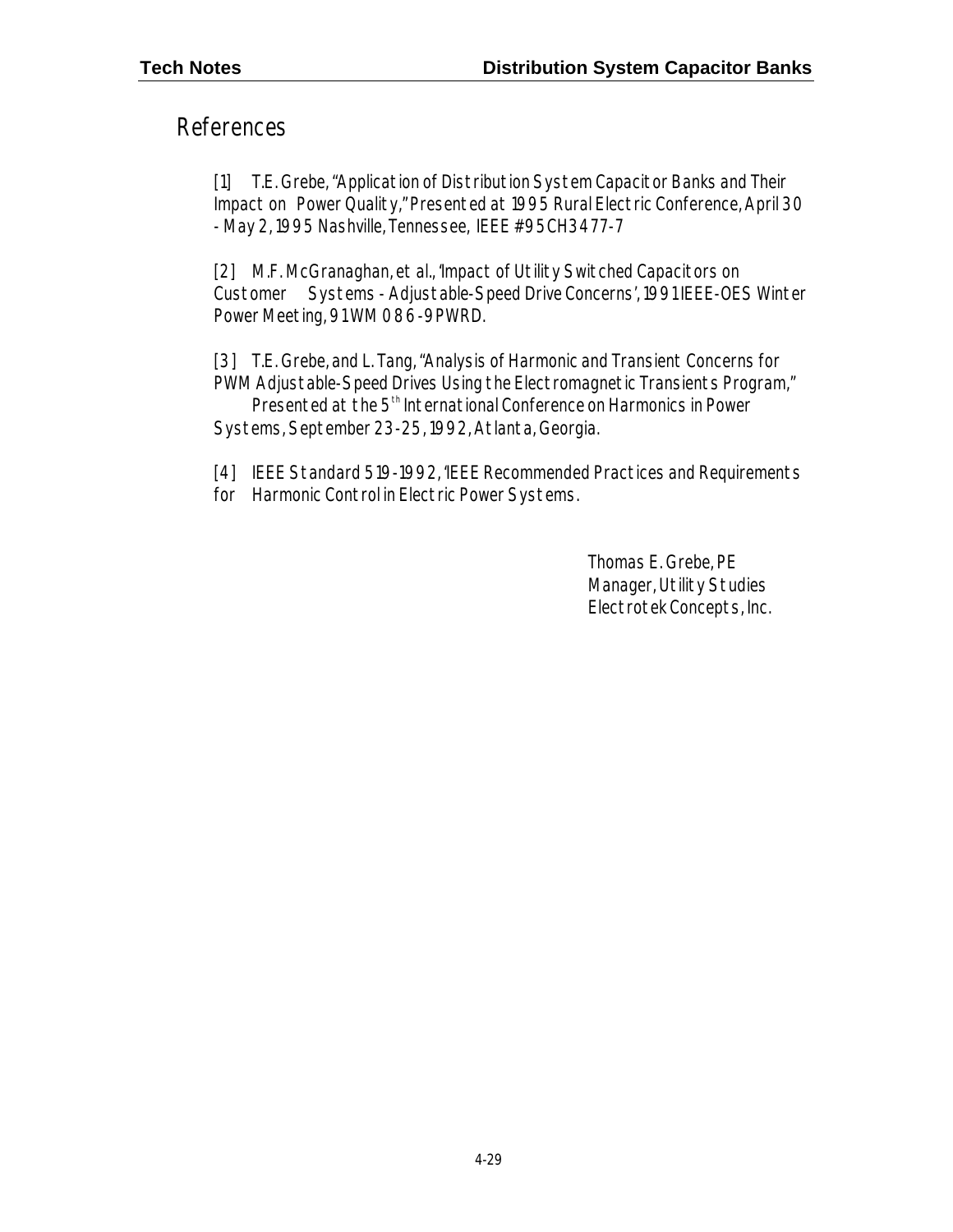## Single-Phase Nonuniform Transmission Line Model for Tower Representation in Lighting Surge Simulations

## Abstract

A nonuniform transmission line model is presented. This model can be used for the representation of transmission towers in lightning surge simulations. The model was recently developed at the University of British Columbia for use with timedomain programs such as the EMTP [1]. It takes into account the nonuniform nature of the tower structure and its associate impedance. Time-domain simulations with the proposed model show good agreement with published experimental results, and with those produced by a cascade multi-section model, where the line is divided into many short sections of uniform transmission lines.

Notation : Uppercase represents frequency domain quantities, whereas lowercase indicates their time domain correspondents.

#### Introduction

The overvoltage level that lightning can bring about in a power system depends on the surge response characteristics of the object it strikes. The surge response of a transmission tower is not easily understood because, from a wave propagation standpoint, the tower is a non-uniform structure. Its surge impedance is locationdependent and varies as the waves travel through the tower body. Therefore, a nonuniform line model was developed for the purpose of representing the true nonuniform nature of the transmission tower [1]. The parameters of the proposed line model are assumed to vary exponentially. With this assumption, a set of twoport equations can be formed in the frequency domain, which contain frequencydependent functions. These functions are then synthesized with rational functions of the minimum-phase-shift type. Utilizing a fast recursive convolution technique, the time-domain equations of the proposed model reduce to a form similar to those in Bergeron's method. Thus, the model is compatible with the EMTP. It can be used to faithfully depict the nonuniform nature of the tower structure.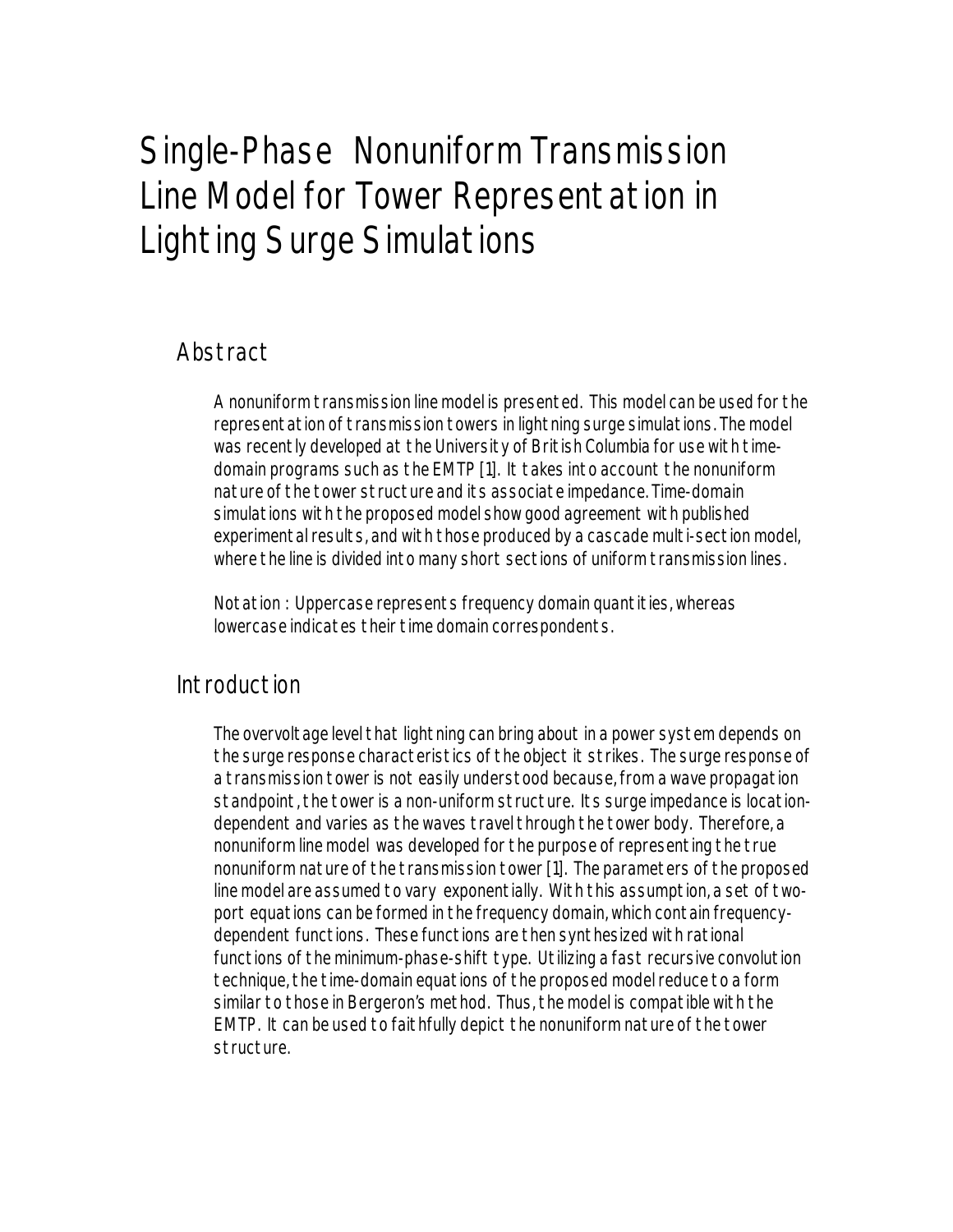## Motivation for Better Tower Models

Many lightning surge simulations using the EMTP often choose to represent the transmission tower as a transmission line with a uniform surge impedance, even though the accuracy of such assumption has not always been verified. This has motivated recent research on more accurate tower models [1-7].

It is relevant to mention that poor lightning performance has been reported on some transmission lines, even if they had very good shielding and low footing resistances [8]. Some lines having low footing resistances have actually displayed outage rates as high as the ones with high values [6]. These unexpected results may well be caused by wave propagation effects up and down the tower. For example, Chisholm [6] pointed out that the influence of the transmission tower on lightning performance may well have been overlooked in many lightning surge simulations. Thus, better tower models are needed.

## Previous Tower Models

The transmission tower is a nonuniform transmission line structure, whose surge impedance varies as the surge travels through it. Wagner and Hileman [9] initially derived and proposed a cylindrical tower model with a surge impedance of

$$
Z = 60 \ln \left[ \sqrt{2} \left( \frac{ct}{r} \right) \right].
$$
 (eq. 1)

where t is the travel time counted from the instant the current has entered the tower top, c is the velocity of light and r is the radius of the cylinder.

The equation (1) illustrates that the tower surge impedance is not constant: it is lowest at the top and increases as the wave progresses down to the base. Kawai [10] later performed measurements on isolated towers (without ground wires connected) and obtained a trend similar to the Wagner-Hileman equation, although the magnitudes were appreciably lower. However, the change in the surge impedance in [9] and [10] is opposite to that of most subsequent experiments [11].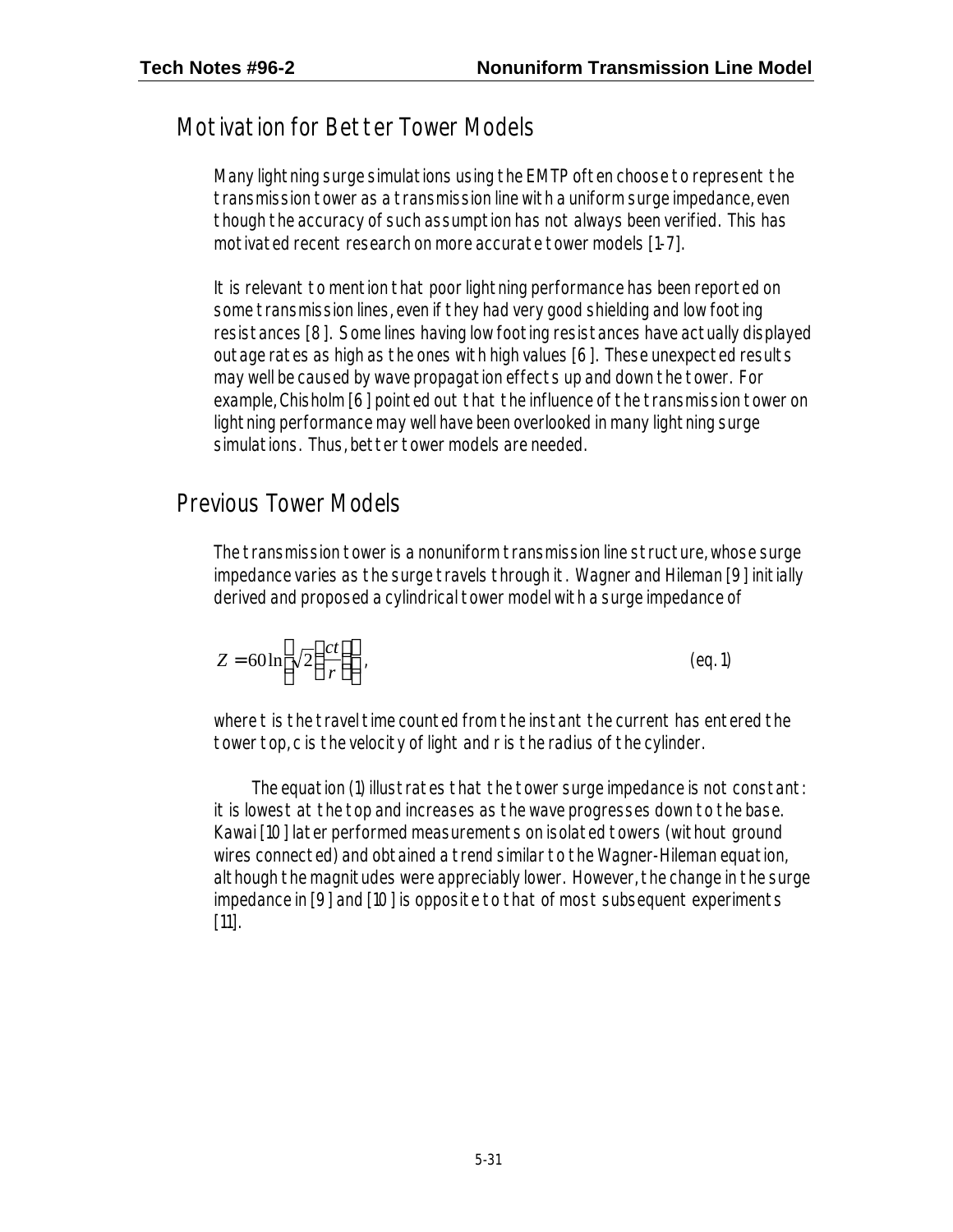(eq. 3)

Recognizing the inconvenience of the time variation in Eq. (1), Sargent and Darveniza [12] developed a conical tower formula with a uniform surge impedance,

$$
Z = 60 \ln \left( \frac{\sqrt{2}}{S} \right) \tag{eq.2}
$$

where S is the sine of the half angle of the cone.

Chisholm et al [13] later performed experiments as well as analytical calculations, and discovered that the tower surge impedance position-dependent characteristics are dependent upon the direction of the injected current source. To a vertical stroke (current terminating at the tower top), the trend follows that of Kawai's and Wagner-Hileman's results. The trend is opposite for the horizontal situation - where the stroke current terminates somewhere on the ground wire and progresses horizontally as traveling wave towards the tower. To accommodate for the horizontal wave, they devised another equation which characterizes that of an inverted cone,

$$
Z = 60 \ln \left[\cot\left(\frac{q}{2}\right)\right]
$$

where q is the half angle of the cone.

Ishii et al [14] recently performed excellent low current measurements and ascertained that the presence of the connected ground wires alters the change of the measured impedance. Their results confirmed that the surge impedance is higher at the top and lower at the bottom when the tested tower is set up with the ground wires connected to it. These results were used to verify the proposed nonuniform tower model [1].

#### Exponential Transmission Line Equations

Equations in the Frequency Domain

As indicated in [1], the basic equations for a nonuniform transmission line, expressed in the frequency domain, are

$$
-\frac{dV}{dt} = Z(x)I
$$
 (eq. 4a)

$$
-\frac{dI}{dt} = Y(x)V
$$
 (eq. 4b)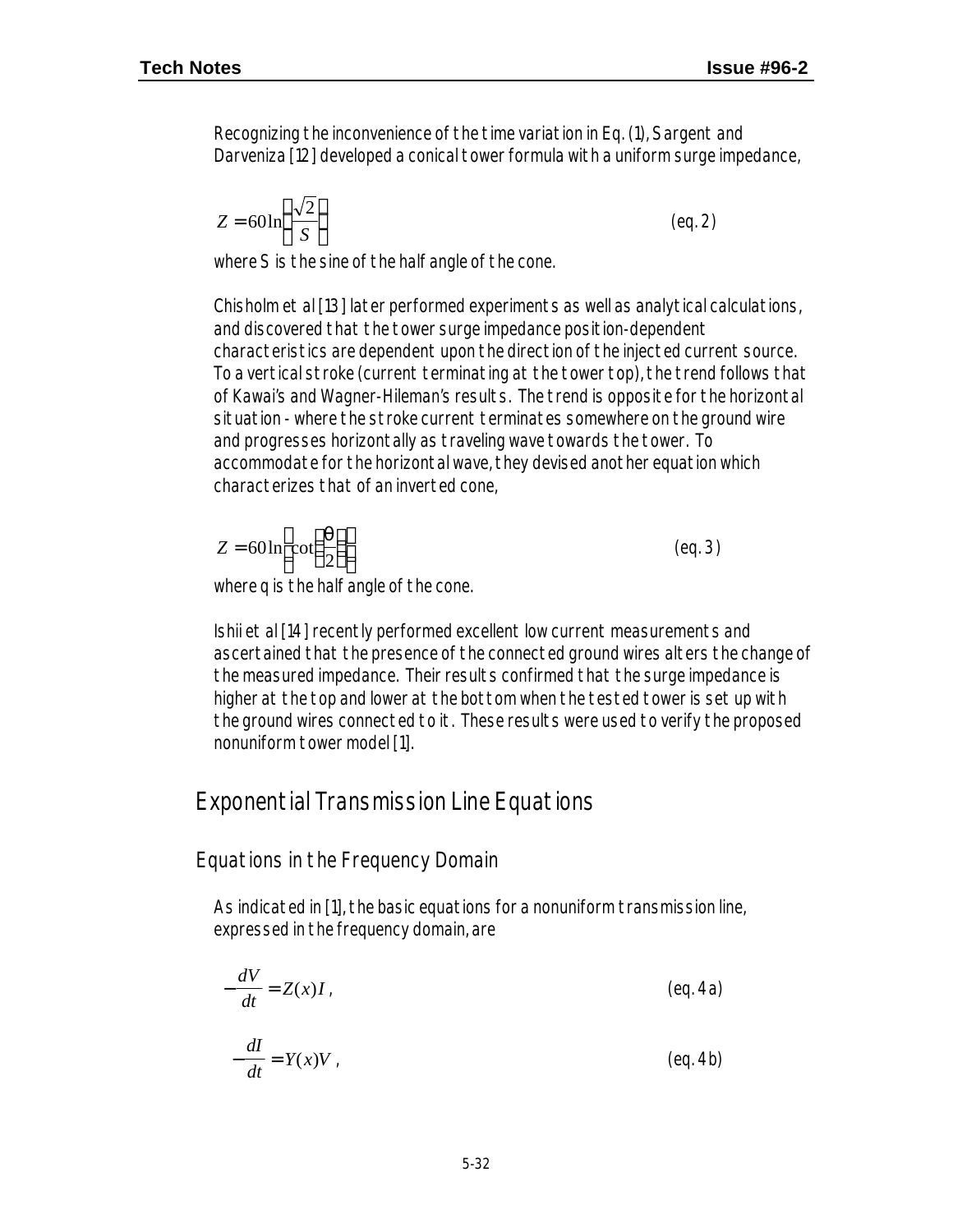V and I are the voltage and current phasors, and  $Z(x)$  and  $Y(x)$  are the spacedependent per-unit-length series impedance and shunt admittance, respectively.

Differentiating equation (4a) again leads to

$$
-\frac{d^2V}{dt^2} = Z(x)\frac{dI}{dx} + \frac{dZ(x)}{dx}I
$$
 (eq. 5)

Substituting (4a) and (4b) into (5) gives

$$
\frac{d^2V}{dx^2} = Z(x)Y(x)V + \left(\frac{dZ(x)}{dx}\frac{1}{Z(x)}\right)\frac{dV}{dx}.
$$
\n(eq. 6)

For the exponential line shown in Figure 1, with losses ignored, Z(x) and Y(x) are

$$
Z(x) = jwL(x) = jwL_0e^{qx}
$$
 (eq. 7a)  

$$
Y(x) = jwC(x) = jwC_0e^{-qx}
$$
 (eq. 7b)



Figure 1: Single Phase Exponential Line

where L(x) and C(x) are the per-unit-length inductance and capacitance, respectively;  $\mathsf{L}_{_{\mathsf{O}}}$ and  $\mathsf{C}_{_{\mathsf{O}}}$  are the values at x = 0. These parameters are related to the high-frequency approximation of the line characteristic impedance,

$$
Z_{high}(x) = \sqrt{\frac{Z(x)}{Y(x)}} = Z_0 e^{qx} \tag{eq.8}
$$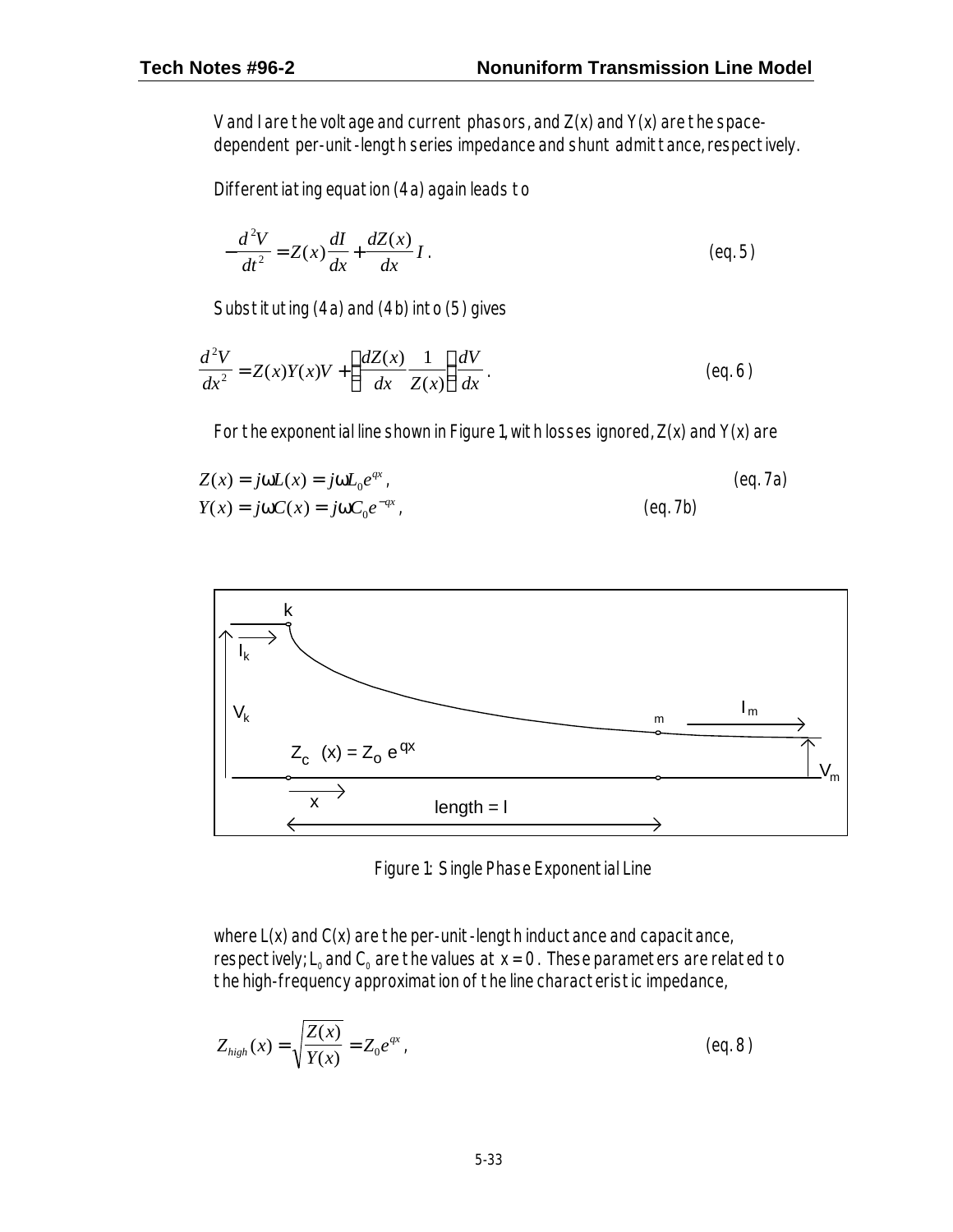where 
$$
Z_0 = \sqrt{\frac{L_0}{C_0}}
$$
.

Substituting (7a) and (7b) into (6) gives

$$
\frac{d^2V}{dx^2} - q\frac{dV}{dx} - \frac{w^2}{c^2}V = 0
$$
 (eq. 9)

where  $c = \frac{1}{\sqrt{L_0 C_0}}$ = 1  $_{0}$  $\mathcal{C}_{0}$ is the wave speed.

Equation (9) is the second-order differential equation with the roots

$$
\boldsymbol{I}_1 = \frac{q}{2} - \sqrt{\left(\frac{q}{2}\right)^2 - \left(\frac{w}{c}\right)^2}; \qquad \boldsymbol{I}_2 = \frac{q}{2} + \sqrt{\left(\frac{q}{2}\right)^2 - \left(\frac{w}{c}\right)^2} \tag{eq.10}
$$

Then,

$$
V(x) = C_1 e^{I_1 x} + C_2 e^{I_2 x} \tag{eq.11}
$$

and from (4a),

$$
I(x) = -\frac{1}{Z(x)} \Big[ I_1 C_1 e^{I_1 x} + I_2 C_2 e^{I_2 x} \Big].
$$
 (eq. 12)

The constants  $\mathsf{C}_\mathsf{1}$  and  $\mathsf{C}_\mathsf{2}$  depend on the boundary conditions. As shown in the Appendix A of [1], the voltages and currents at both ends can be related as

$$
[V_k + Z_{ck}(\mathbf{w})I_k]A = V_m + Z_{cm}(\mathbf{w})I_{m'}
$$
 (eq. 13)

where  $\,A=e^{I_1l}\,$  is the propagation function.  $\,{\mathsf Z}_\alpha$  and  ${\mathsf Z}_\mathsf{cm}$  are the characteristic impedances at both ends of the line, which (as indicated in the Appendix A of [1]) have the form of

$$
Z_{ck}(\mathbf{w}) = \frac{j\mathbf{w}L_0}{\mathbf{I}_2} \quad and \quad Z_{cm}(\mathbf{w}) = \frac{j\mathbf{w}L_0e^{ql}}{\mathbf{I}_2} \tag{eq.14}
$$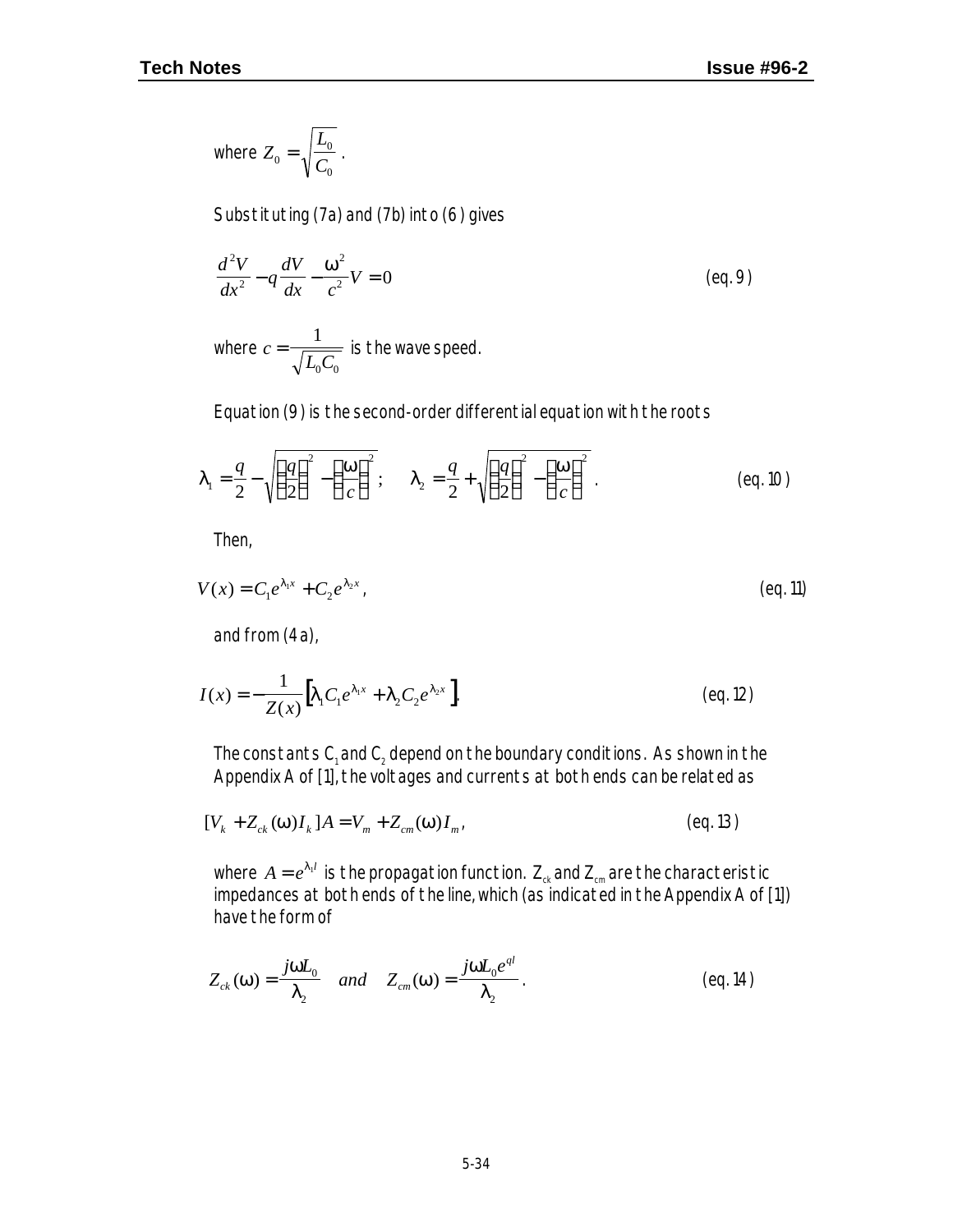By letting w go to infinity in equation (10) and inserting the result  $\boldsymbol{I}_{1}=\boldsymbol{I}_{2}$ *w*  $_{1} = I_{2} =$ *j c*

into equation (14), the characteristic impedances become the high-frequency approximation of equation (8).

Equations in the Time Domain

Reversing the current direction at node m to make it flow into the line (Figure 1),  $I_{mk} = -I_{m}$ , equation (13) in the time domain becomes

$$
[v_k(t) + z_{ck}(t)] * a(t) = v_m(t) - z_{cm}(t) * i_{km}(t)
$$
\n(eq.15)

where the symbol '∗ ' denotes convolutions.

If the characteristic impedances  $Z_{\alpha}$  and  $Z_{\text{cm}}$ , together with the propagation function A, can be synthesized with rational functions, their corresponding expressions in the time domain will then become simple sums of exponential functions. The function a(t) will also have a time delay, which approximately equals the time it takes for the fastest frequency component to travel the line. Accordingly, the convolutions in equation (15) can be evaluated with a fast recursive algorithm [15]. Thus, the voltage at node m can be expressed in a simpler form as

$$
v_m(t) = z_{meq} i_{mk}(t) + v_{hRC_m}(t) + v_{pro_m}(t)
$$
\n(eq.16)

where  $z_{\text{max}}$  is a constant. The last two terms on the right hand side are evaluated from the known values of previous time steps. The first term comes from the RCnetwork which approximates the characteristic impedance, and the second term comes from the propagation of conditions at the remote end k. Combining these two terms into a single history voltage source  $e_{h,m}(t)$ , equation (16) becomes

$$
v_m(t) = z_{meq} i_{mk}(t) + e_{h-m}(t).
$$
 (eq.17)

The same procedure is used to evaluate the voltage at node k, but with the wave direction from node m to node k instead. Factor q has opposite sign now, and the roots in (10) must therefore be re-evaluated. The characteristic impedances and the propagation function of the line are also recalculated, using these new roots. Carrying out the necessary steps, the voltage at node k can then be expressed in the same from as equation (17),

$$
v_k(t) = z_{keq} i_{km}(t) + e_{h-k}(t)
$$
 (eq. 18)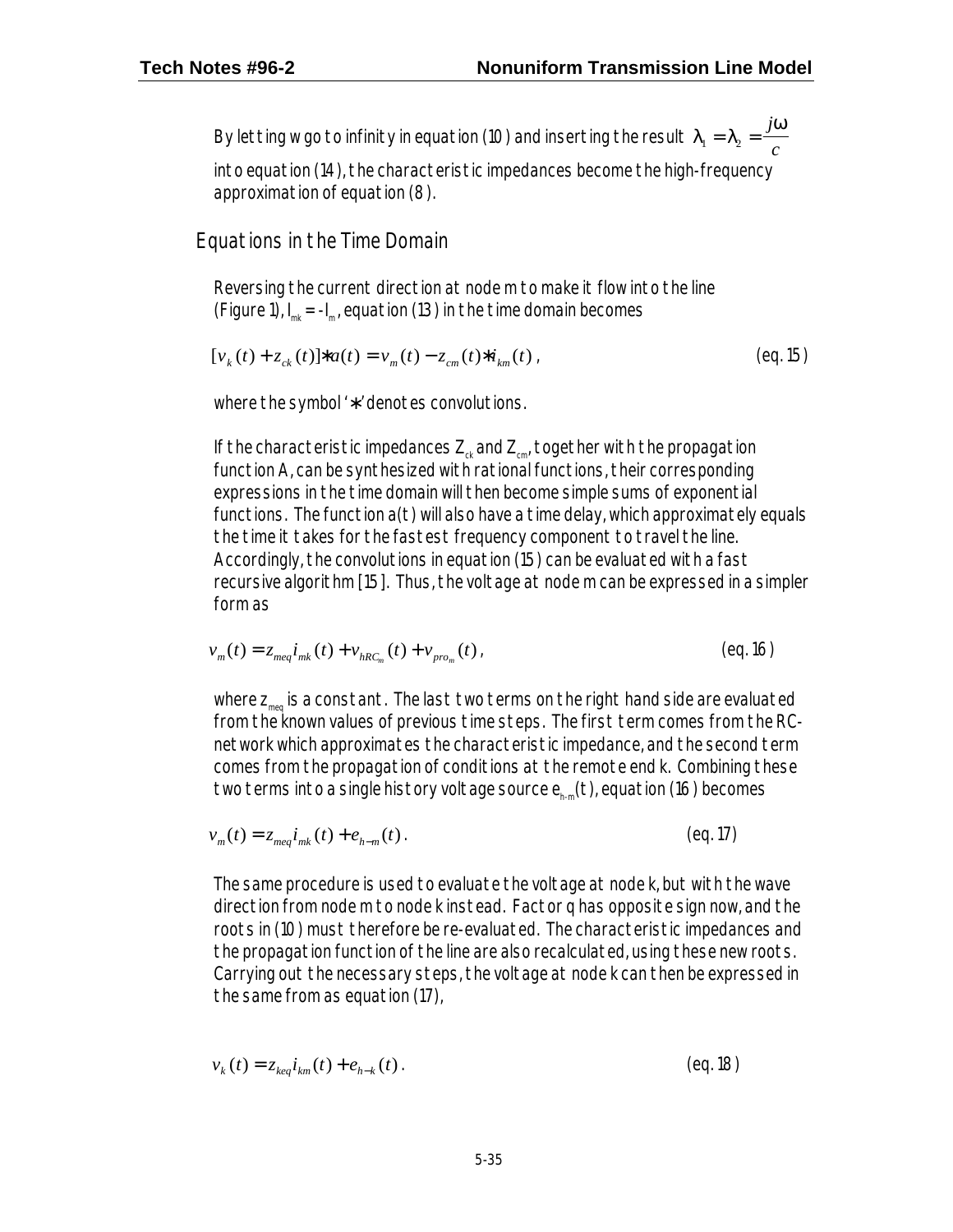Equations (17) and (18) are very similar to those in Bergeron's method. They are compatible and can be easily interfaced with the EMTP, with the equivalent of circuit of Figure 2.



Figure 2: Equivalent Circuit for the Exponential Line

## Validity of the Proposed Nonuniform Line Model and EMTP Field Test Comparison

Recursive convolutions leading to equations (17) and (18) are possible only if the line characteristic impedances and propagation function are synthesized successfully. The synthesis results, as shown in [1], were excellent. The line parameters were synthesized using stable minimum-phase rational functions. Open and short circuit simulations in the time domain were performed and the validity of the proposed nonuniform line model was also verified in [1]. These results will not be repeated here. However, it is relevant and useful to present the simulation of the Ishii et al's experiment again.

As mentioned previously, Ishii and his associates made low current measurements on 500 kV double-circuit towers [14]. Their experimental set-up is similar to the case where lightning strikes the transmission towers, except that the current source was low in magnitude. The circuit parameters for EMTP simulation are displayed in Figure 3. The circuit consists of three sections of a double-circuit line with the geometry of Figure 4, of three transmission line towers, and of a low current source with a 400 W source impedance. A 300 m cable with a surge impedance of 50 W is connected between the source and the tower top. All of the conductors are terminated with 350 W resistors at both ends. The rest of the parameters used are similar to those described in [14], with the exception of the line model: the authors of [14] used the Semlyen frequency-dependent model, while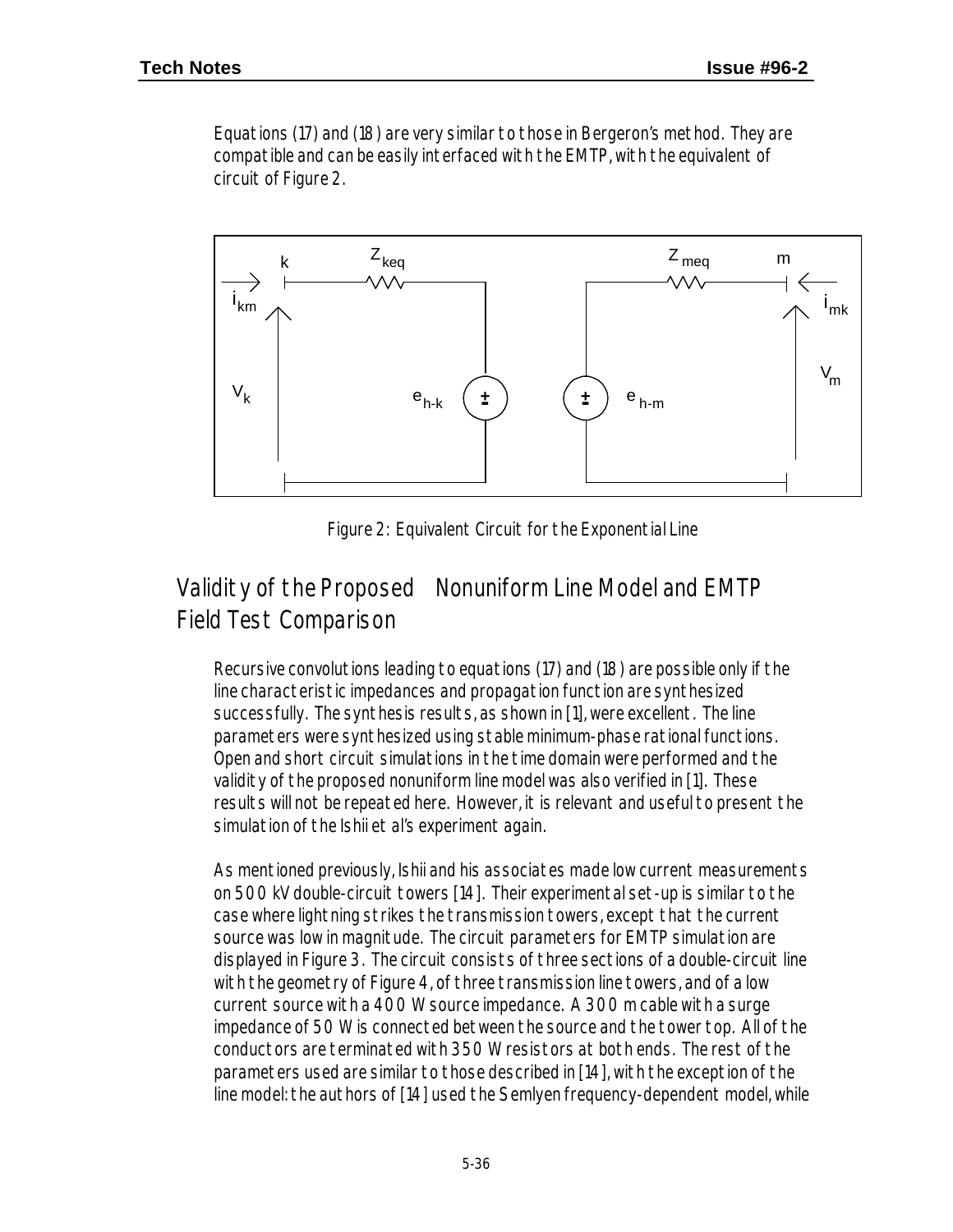a constant-parameter line model is used here. The difference has no noticeable effect on the insulator voltages in this case. As can be seen in Figure 3, the middle tower No. 7 is modeled as 4 transmission line sections, three uniform and one exponential line, with the crossarms ignored, In concurrence with the measured impedances in [14], the uniform sections have a uniform surge impedance of 220 W, while the exponential one has a nonuniform surge impedance of 220 W at the upper end and 150 W at the bottom end. Capacitances of the insulator strings and stray capacitances from the phase conductors to the tower are also modeled. The simulated and measured waveforms of the three crossarm insulator voltages (potential difference between crossarm and phase conductor) at tower No. 7 are shown in Figure 5. A time delay approximately 1 ms is seen in these voltages because of the connected cable between the current source and the tower top. The voltages are very close compare to the measurements. Thus, the simulation results supports the validity of representing transmission towers with the proposed exponential transmission line model.

It should be mentioned that the capacitances (from the insulator string and from the phase conductor to the tower) influence and retard the electromagnetic field propagation in the transverse direction. This aspect is not taken into account by the conventional time-domain transmission line models because they only represent the TEM mode in the horizontal direction [16] . Without including these capacitances, the lower-phase insulator voltage would have the highest magnitude. This would be the opposite of what had been measured.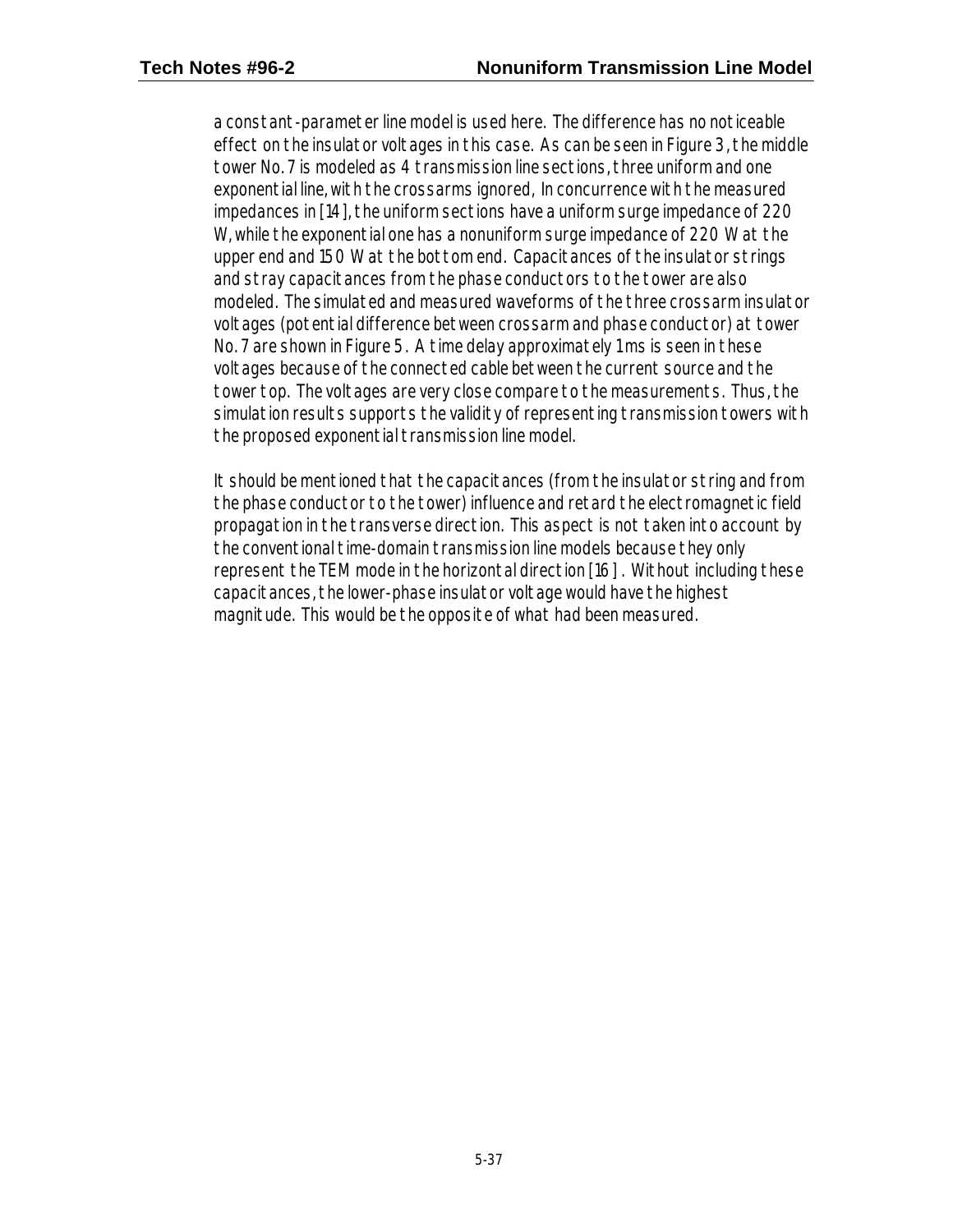

Figure 3: Circuit for the EMTP Simulations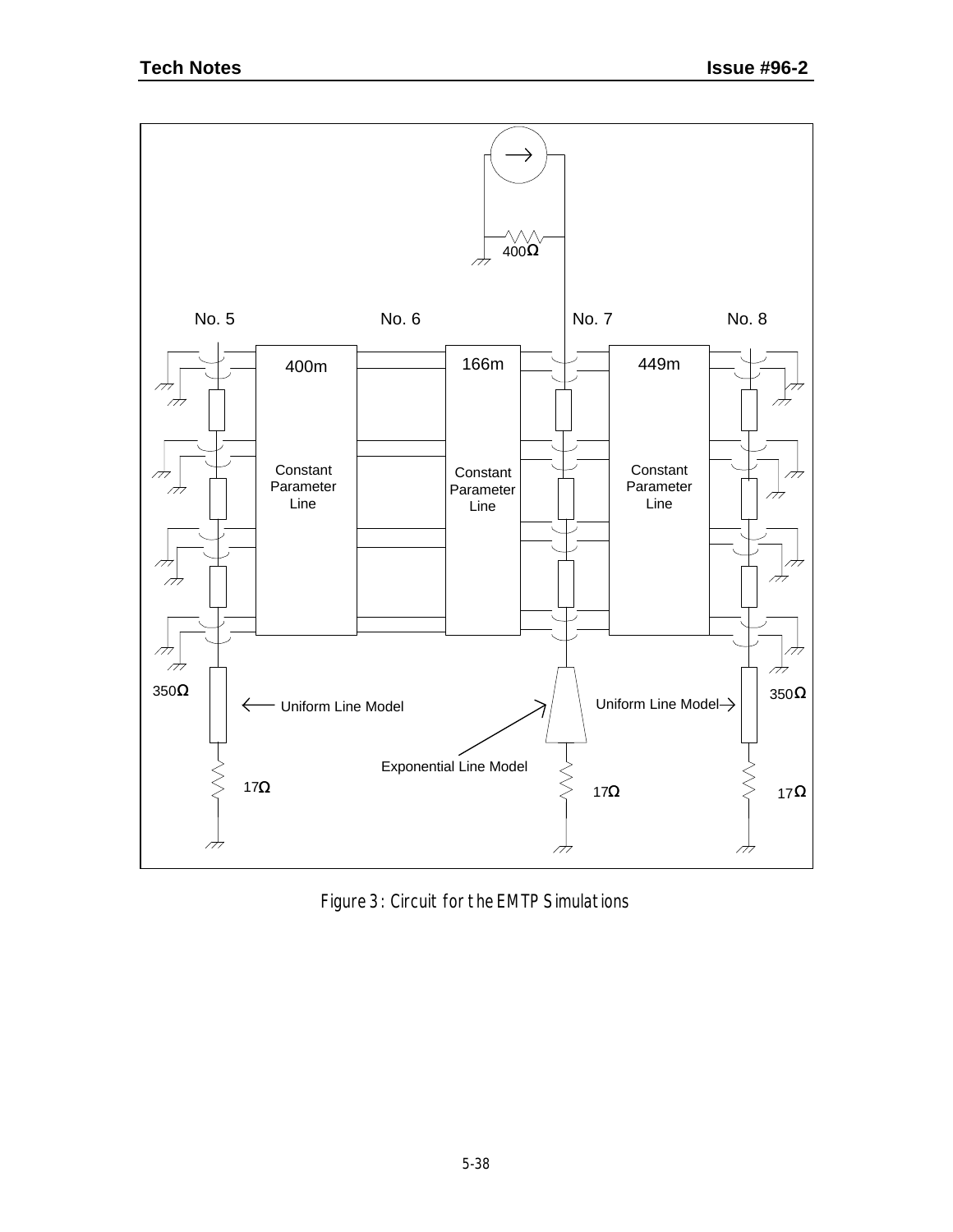

Figure 4: Conductor Geometry at Average Height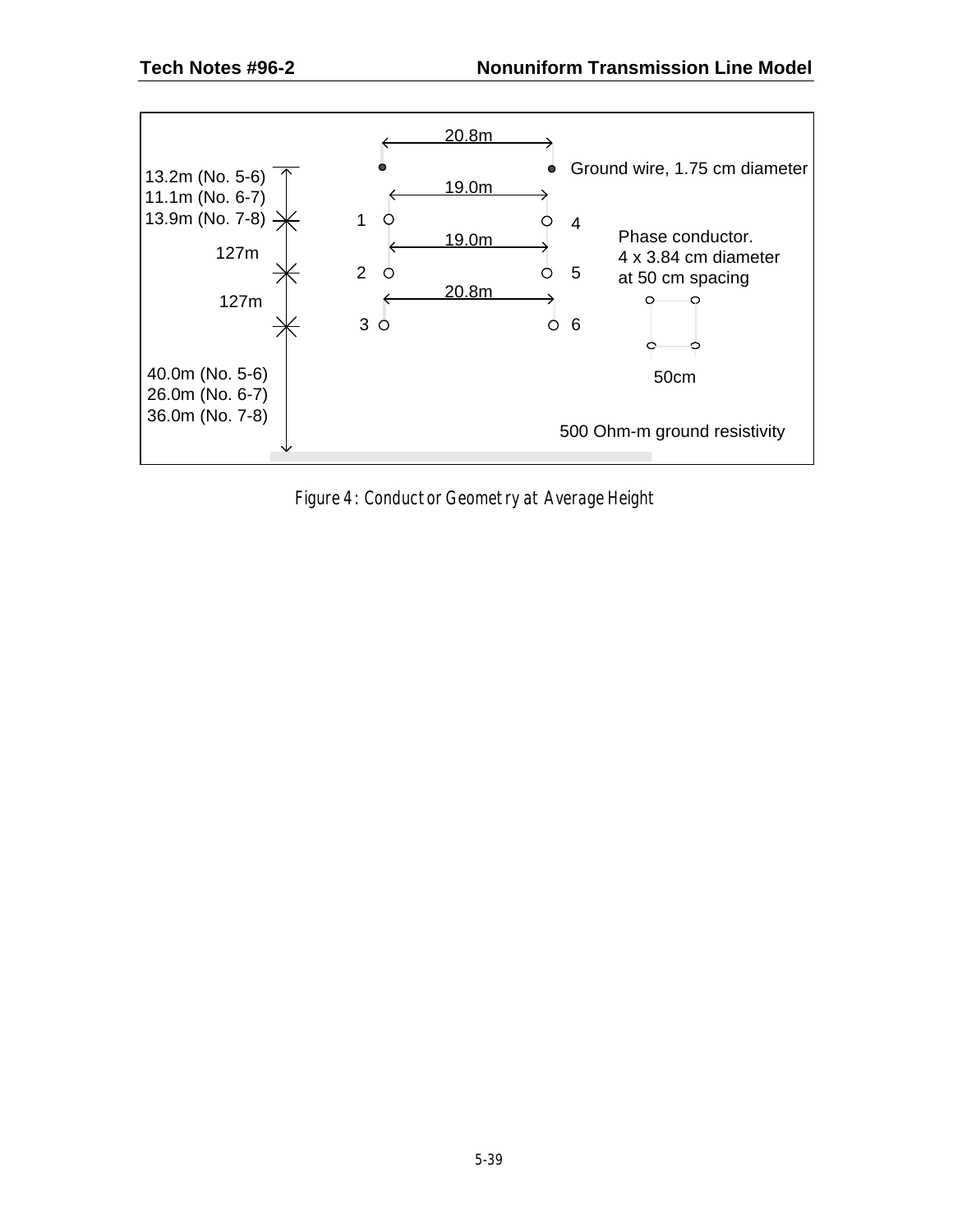Figure 5: Simulation of Ishii et al experiment and measurement from [14]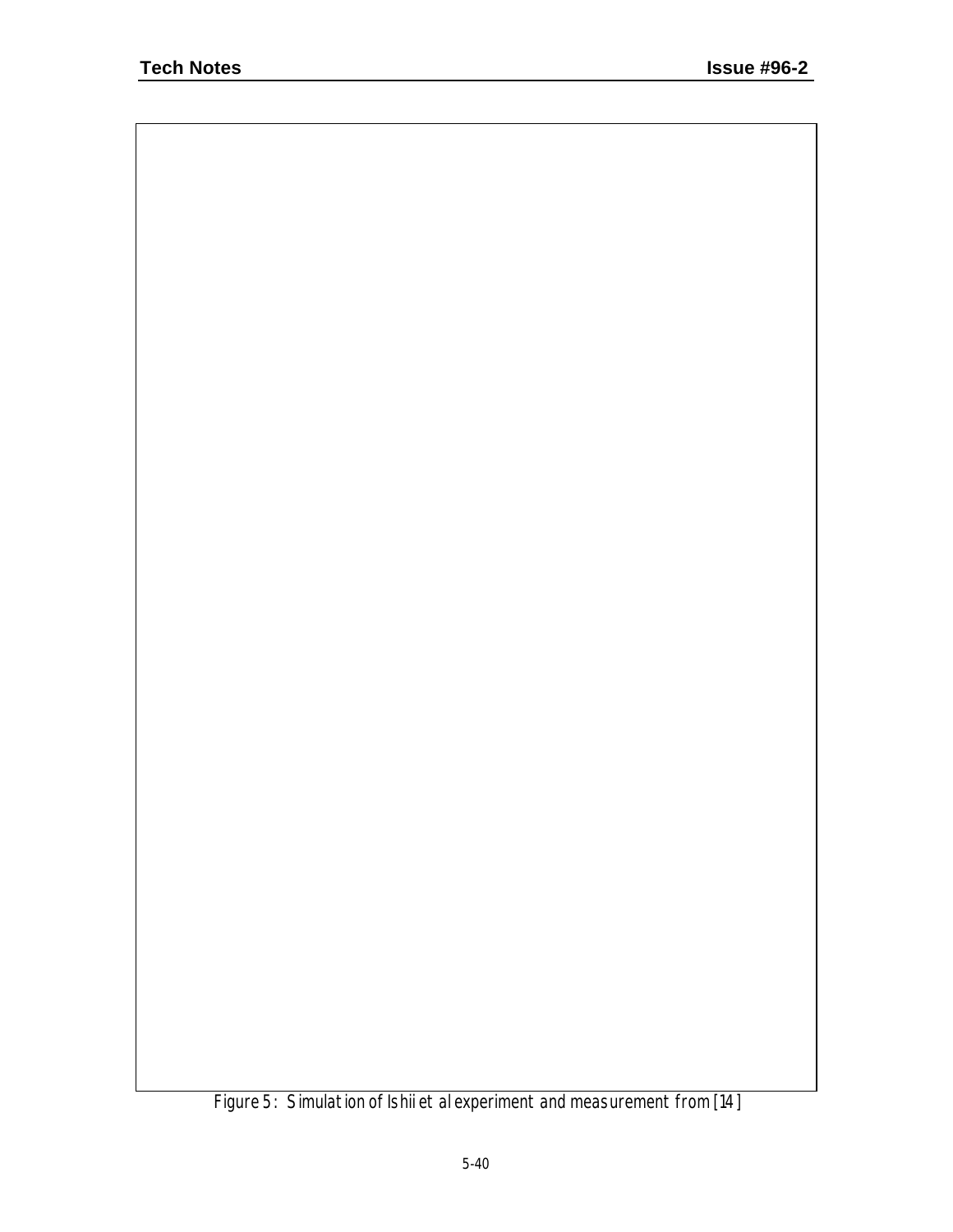### **Conclusion**

An exponential tapered line model has been presented. It is compatible and can be interfaced with the EMTP. The model is numerically stable because it synthesizes the line functions in the frequency domain with stable rational functions of minimum-phase type. Time-domain simulations with the proposed model show good agreement with experimental results from the literature. The model is primarily intended for the representation of the transmission line towers in lightning surge simulations. It can also be used to model general nonuniform lines with complicated space-dependent characteristic impedances, as described in [4].

## Acknowledgments

The author would like to thank professors H.W. Dommel and J.R. Marti for their guidance and support in this work.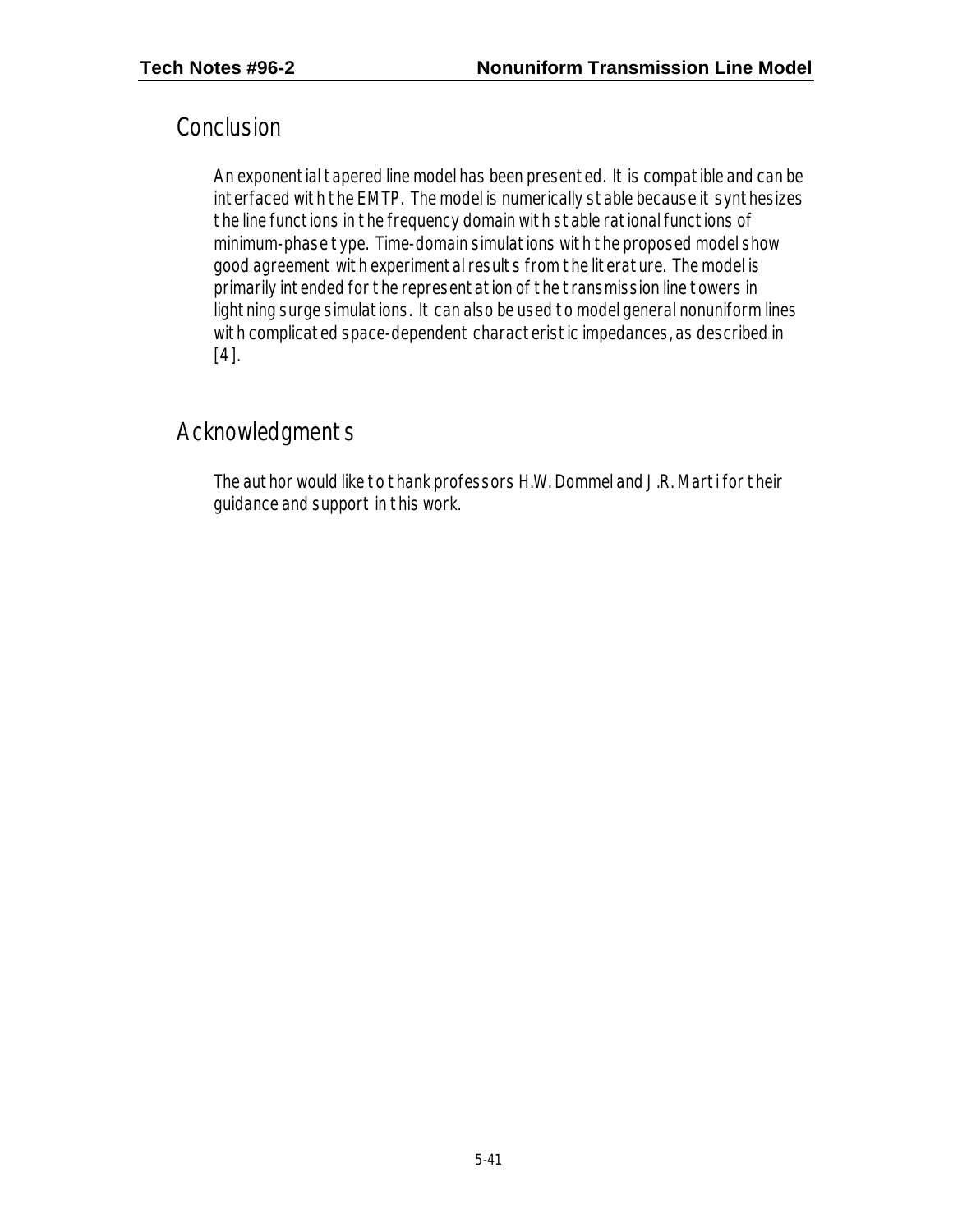#### References

[1] H.V. Nguyen, H.W. Dommel, J.R. Marti, "Modelling of Single-Phase Nonuniform Transmission Lines in Electromagnetic Transient Simulations," IEEE Paper No. 459-8 PWRD, Summer Power Meeting, Denver, Colorado, July 28 - August 1, 1996.

[2] M.T. Correia de Barros, M.E. Almeida, "Computation of Electromagnetic Transients on Nonuniform Transmission Lines," IEEE Paper No. 397-0 PWRD, Summer Power Meeting, Portland, Oregon, July 1995.

[3] H.V. Nguyen, H.W. Dommel, J.R. Marti, "Tower Models for Lightning Surge Simulations," IEEE Paper No. 045-5 PWRD, Winter Power Meeting, New York, New York, Feb. 1994.

[4] E.A. Oufi, A.S. Alfuhaid, M.M. Saied, "Transient Analysis of Lossless Single-Phase Nonuniform Transmission Lines," IEEE Trans. on Power Delivery, Vol. 9, No. 3, pp. 1694-1701, July 1994.

[5] M.M. Said, A.S. Alfuhaid, M.E. Elshandwily, "S-Domain Analysis of Electromagnetic Transients on Nonuniform Lines," IEEE Trans. on Power Delivery, Vol. 5, No. 4, pp. 2072-2083, November 1990.

[6] W.A. Chisholm, "Lightning Surge Response of Transmission Towers and Lines," Ph. D. Thesis, University of Waterloo, Department of Electrical Engineering, 1983.

[7] C. Menemenlis and Z.T. Chun, "Wave Propagation on Nonuniform Lines," IEEE Trans. on Power Apparatus and Systems, Vol. PAS-101, No. 4, pp. 833-839,1982.

[8] J.T. Whitehead, "Lightning Performance of TVA's 161-kV and 500-kV Transmission Lines," IEEE Trans. on Power Apparatus and Systems, Vol. PAS-102, No. 3, pp. 752-768, 1983.

[9] C.F. Wagner and A.R. Hileman, "A new Approach The Calculation of The Lightning Performance of Transmission Lines III-A Simplified Method: Stroke to The Tower," AIEE Trans. on Power Apparatus and Systems, Vol. 79, pp. 589-603, 1960.

[10] M. Kawai, "Studies of The Surge Response of a Transmission Line Tower," IEEE Trans. on Power Apparatus and Systems, Vol. 83, pp 30-34, 1964.

[11] P.G. Buchan and W.A. Chisholm, "Surge Impedance of HV and EHV Transmission Towers," Final Report for Canadian Electrical Association Contract #78-71, 1980.